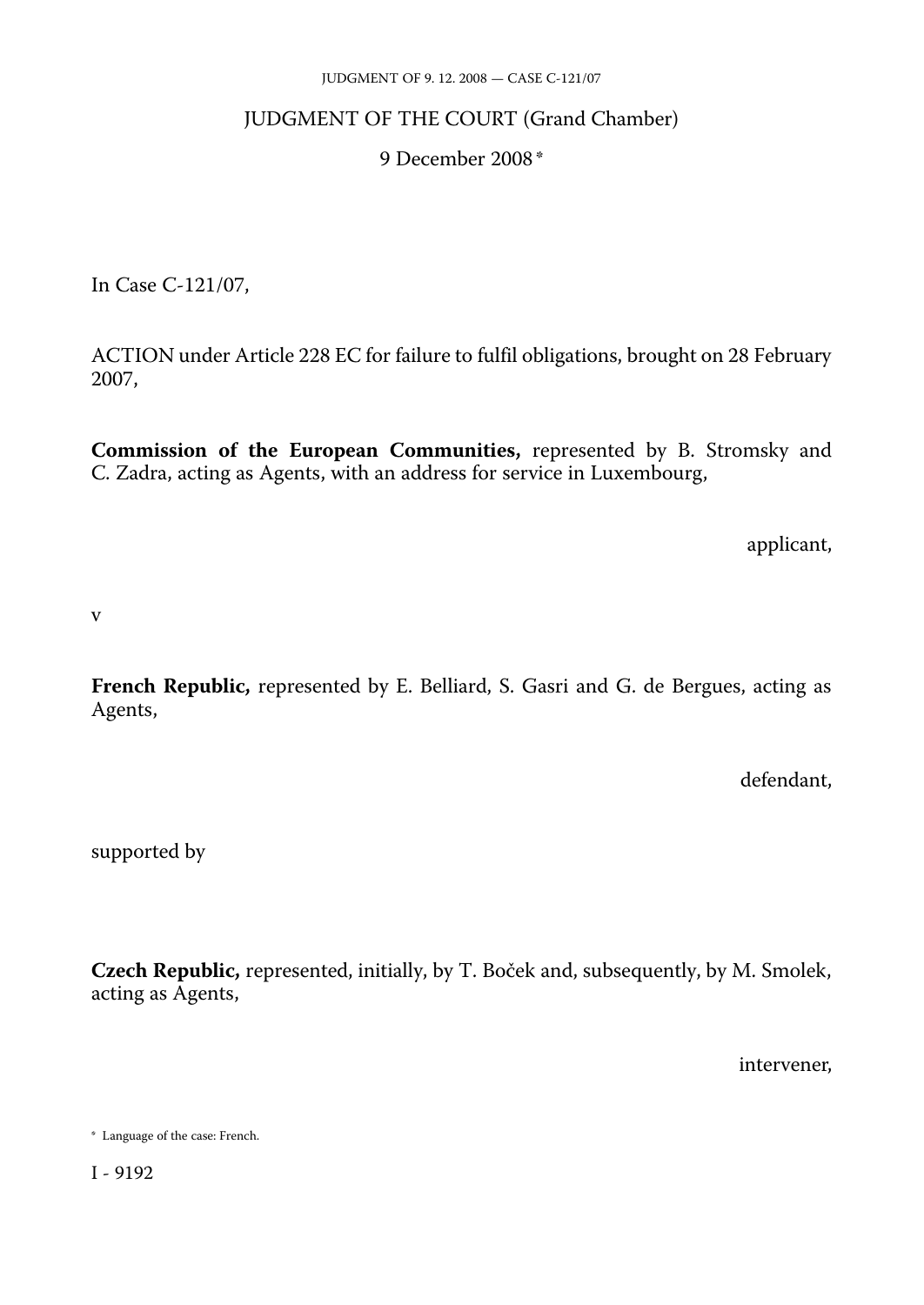#### COMMISSION v FRANCE

### THE COURT (Grand Chamber),

composed of V. Skouris, President, C.W.A. Timmermans, A. Rosas, K. Lenaerts, A. Ó Caoimh, J.-C. Bonichot and T. von Danwitz, Presidents of Chambers, K. Schiemann (Rapporteur), P. Kūris, E. Juhász, G. Arestis, L. Bay Larsen and P. Lindh, Judges,

Advocate General: J. Mazák, Registrar: M.-A. Gaudissart, Head of Unit,

having regard to the written procedure and further to the hearing on 12 March 2008,

after hearing the Opinion of the Advocate General at the sitting on 5 June 2008,

gives the following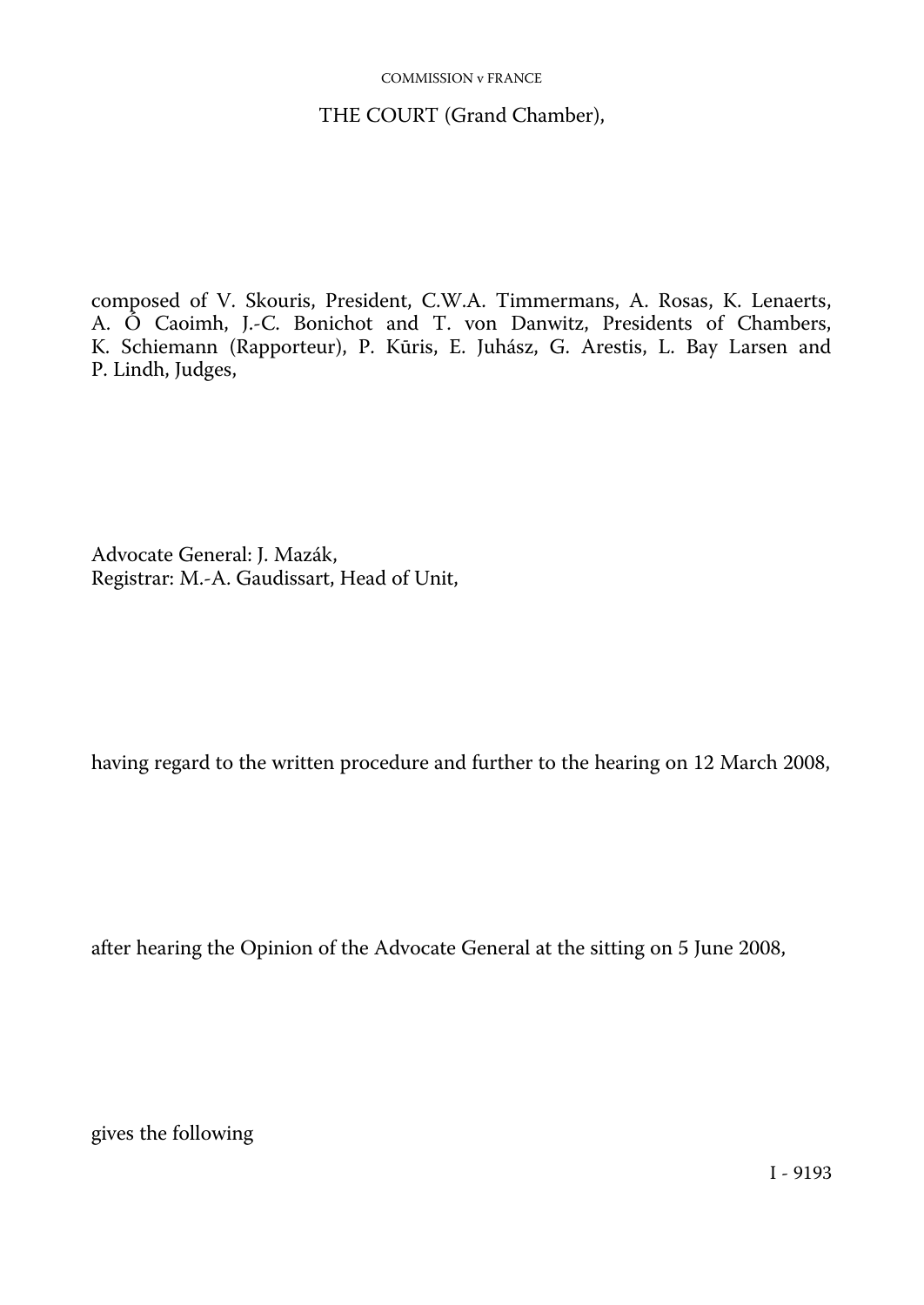# **Judgment**

- 1 By its application, the Commission of the European Communities asks the Court to:
	- declare that, by failing to take all the measures necessary to comply with the judgment of 15 July 2004 in Case C-419/03 *Commission* v *France* concerning its failure to transpose into national law the provisions of Directive 2001/18//EC of the European Parliament and of the Council of 12 March 2001 on the deliberate release into the environment of genetically modified organisms and repealing Council Directive 90/220/EEC (OJ 2001 L 106, p. 1), which diverge from or go beyond the provisions of Council Directive 90/220/EEC of 23 April 1990 on the deliberate release into the environment of genetically modified organisms (OJ 1990 L 117, p. 15), the French Republic has failed to fulfil its obligations under Article 228(1) EC;
	- order the French Republic to pay to the Commission, into the 'European Community own resources' account, a penalty payment of EUR 366 744 for each day of delay in implementing the judgment in Case C-419/03 *Commission* v *France*, from the day on which the Court delivers judgment in the present case until the day on which the judgment in Case C-419/03 is fully complied with;
	- order the French Republic to pay to the Commission, into the 'European Community own resources' account, a lump sum of EUR 43 660 for each day of delay in complying with the judgment in Case C-419/03, from the date on which judgment was delivered in that case until either:

<sup>—</sup> the judgment in Case C-419/03 has been fully complied with, if that is the case before judgment is delivered in the present case; or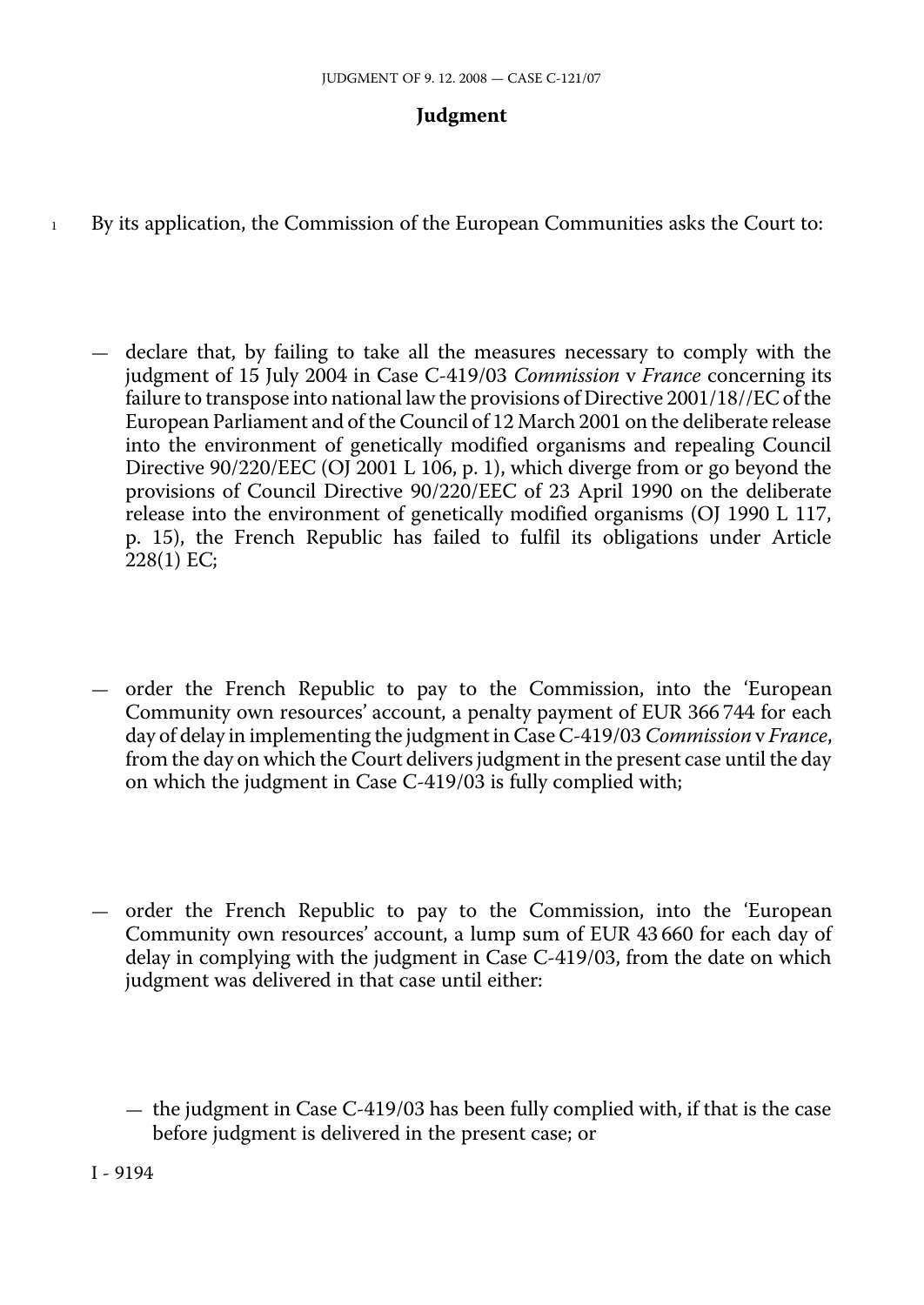— judgment is delivered in the present case, if the judgment in Case C-419/03 has not been fully complied with by that date;

— order the French Republic to pay the costs.

# **Legal context**

- <sup>2</sup> Directive 2001/18 was adopted on the basis of Article 95 EC. The objective of the directive, as stated in Article 1 thereof, is to approximate the laws, regulations and administrative provisions of the Member States and to protect human health and the environment when, first, genetically modified organisms ('GMOs') are deliberately released into the environment for any purpose other than placing on the market within the European Community and, secondly, when GMOs are placed on the market within the Community as or in products.
- <sup>3</sup> Article 34(1) of that directive provides that Member States are to bring into force the laws, regulations and administrative provisions necessary to comply with the directive by 17 October 2002.
- <sup>4</sup> Article 36 of Directive 2001/18 provides as follows:
	- '(1) Directive 90/220/EEC shall be repealed on 17 October 2002.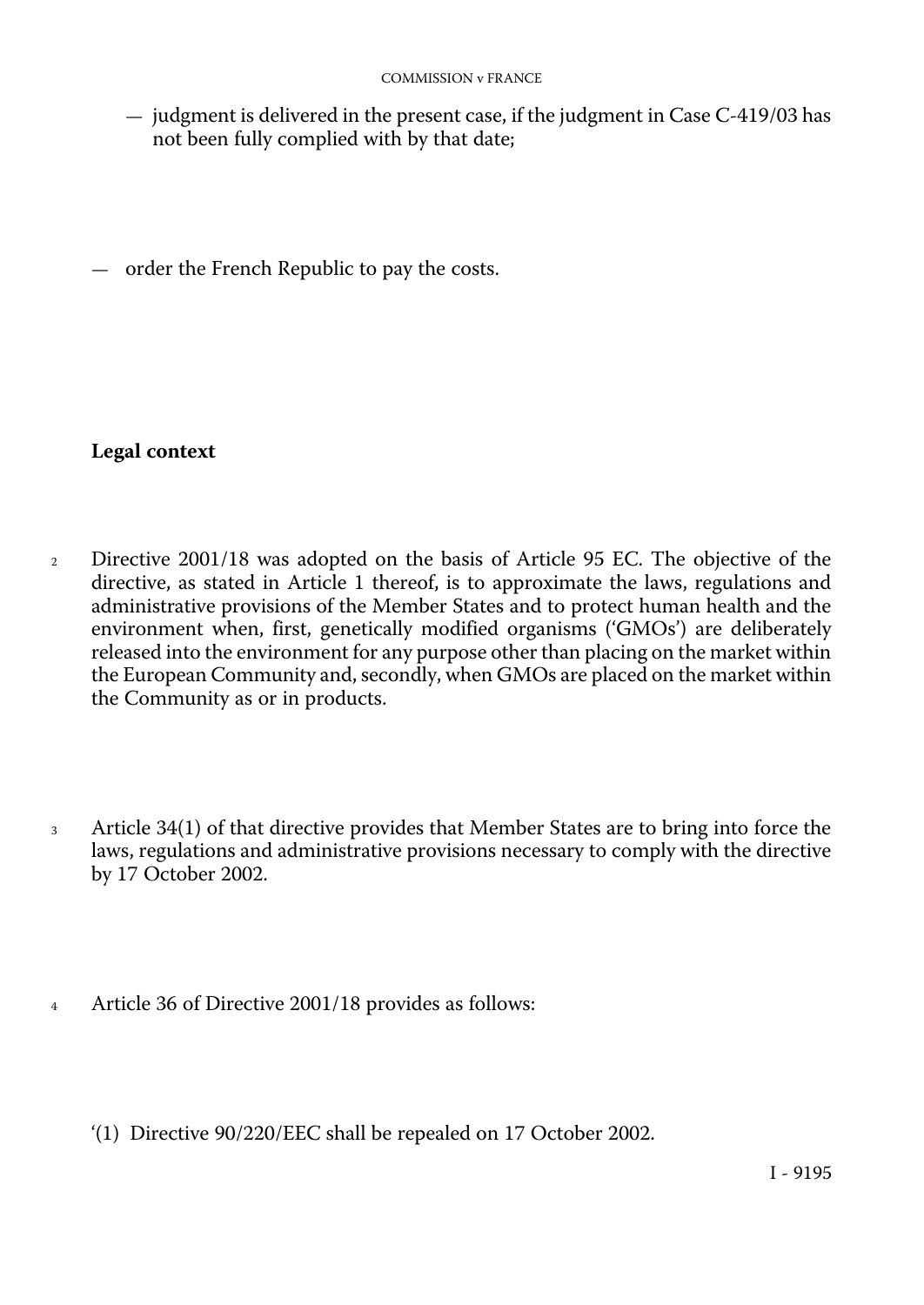(2) References made to the repealed Directive shall be construed as being made to this Directive and should be read in accordance with the correlation table in Annex VIII.'

### **The judgment in Case C-419/03** *Commission* **v** *France*

<sup>5</sup> At paragraph 1 of the operative part of the judgment in Case C-419/03, the Court declared that:

'By failing to adopt within the prescribed period the laws, regulations and administrative provisions necessary to transpose into national law the provisions of [Directive 2001/18] which differ from or go beyond those of [Directive 90/220], the French Republic has failed to fulfil its obligations under Directive 2001/18.'

# **The pre-litigation procedure**

<sup>6</sup> When questioned by the Commission on 5 November 2004 as to the stage reached in its compliance with the judgment in Case C-419/03, the French Republic replied by letter of 4 February 2005. It stated in that letter that, in the light of the fact that GMOs and, in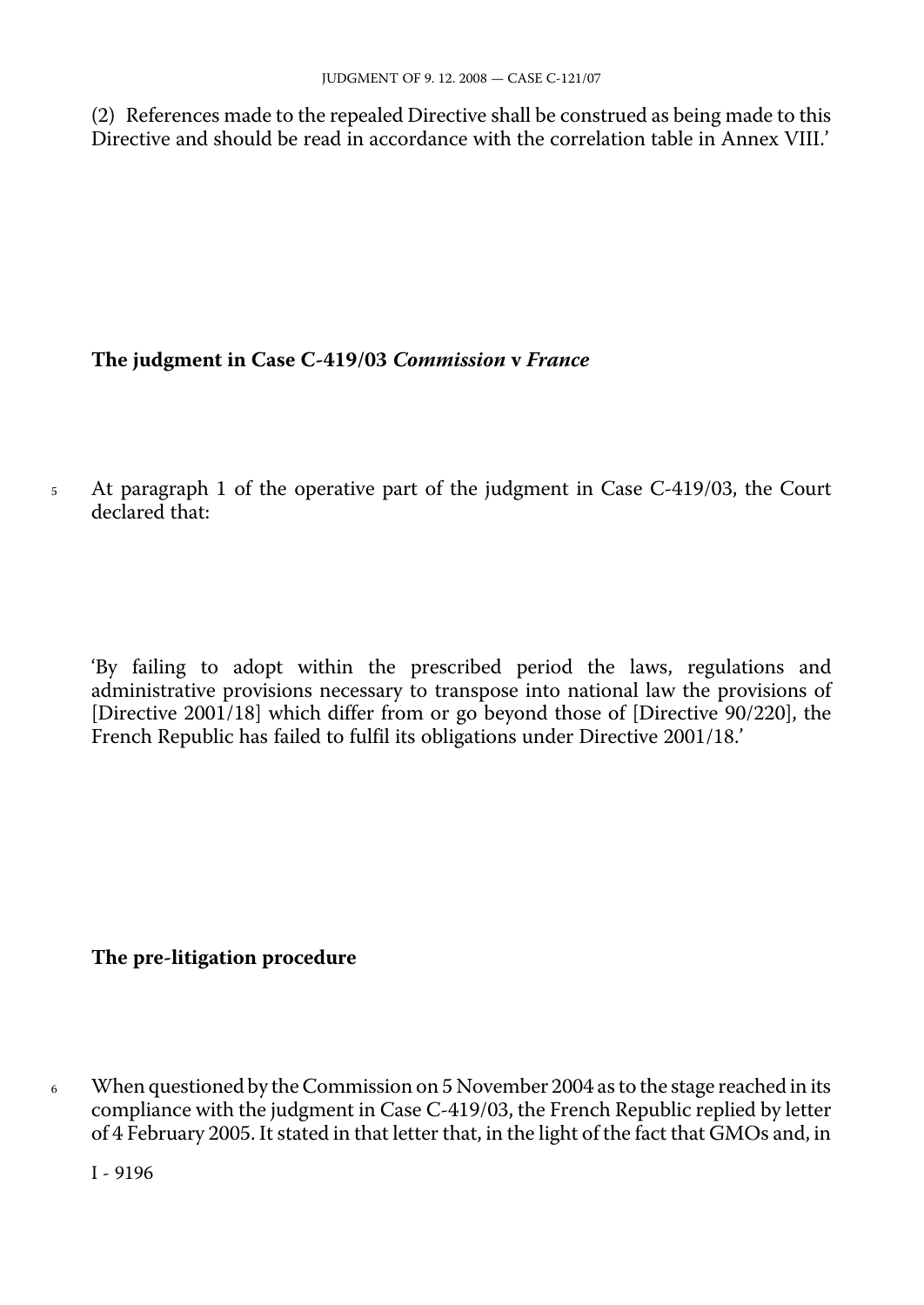#### COMMISSION v FRANCE

particular, their deliberate release into the environment, had become a major subject of debate in France, giving rise to conflict that was occasionally violent, as demonstrated by the numerous instances of crop destruction in open fields, a parliamentary factfinding mission on the challenges presented by GMOs trials and use had been set up in October 2004, on the proposal of the President of the Assemblée Nationale (National Assembly). That letter also stated that the Government had decided that that mission should be permitted to complete its work, in the interest of promoting a measured and constructive debate on the draft law transposing Directive 2001/18 into national law. The mission was expected to complete its work by April 2005.

<sup>7</sup> On 21 February 2005, the French authorities forwarded to the Commission the text of Decree No 2005-51 of 26 January 2005, amending Decree No 96-850 of 20 September 1996 on control of deliberate release and of the placing on the market, for civil purposes, of products wholly or partially composed of genetically modified organisms (JORF of 28 January 2005, p. 1474), which, in its view, contributed to the transposition of Directive 2001/18 by including reagents within the ambit of Decree No 96-850.

8 The Commission, taking the view that the French Republic had not taken the necessary measures to comply with the judgment in Case C-419/03, sent a letter of formal notice to that Member State, pursuant to Article 228 EC, on 13 July 2005.

Since the Commission was not satisfied with the response received, it sent a reasoned opinion to the French Republic on 19 December 2005, calling upon it to adopt the measures necessary to ensure compliance with that judgment within two months of its notification.  $\overline{9}$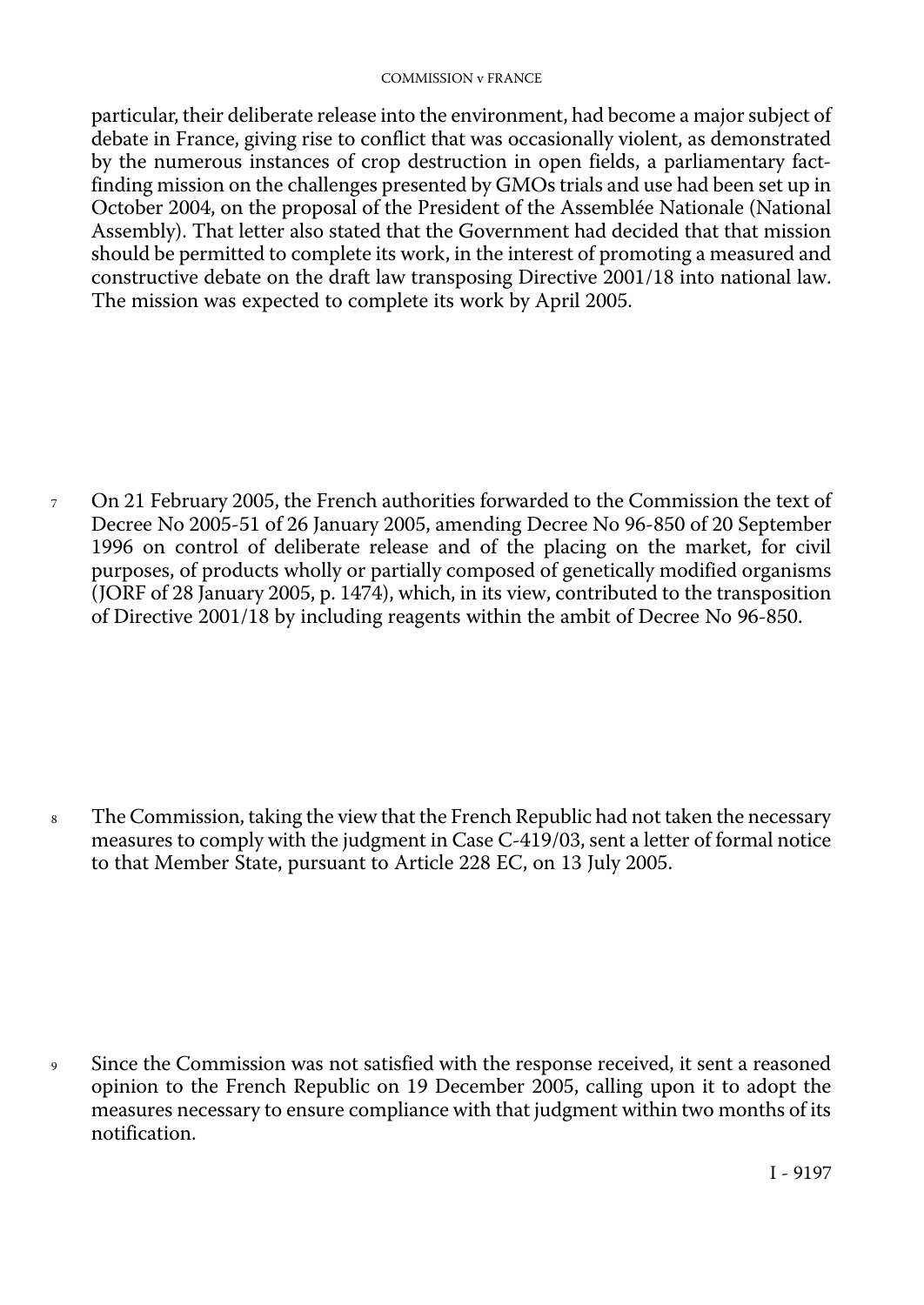10 On 20 February 2006, the French authorities communicated to the Commission the text of a draft law on GMOs aimed at transposing Directive 2001/18, reforming the rules governing scientific experts' reports and setting up a compensation fund for farmers who had suffered as a result of the adventitious presence of GMOs in their 'non-GMO based' produce ('the 2006 draft law'). They also stated that that draft law and the related regulatory instrument would be adopted by the end of 2006.

<sup>11</sup> On 8 May 2006, the French authorities informed the Commission that the 2006 draft law had been adopted by the Senate on 23 March 2006 and sent to the National Assembly on 24 March 2006.

<sup>12</sup> On 21 February 2007, the French authorities orally notified the Commission staff that, in view of the National Assembly's busy agenda and the fact that its proceedings would be suspended on 25 February 2007, it appeared that it would no longer be possible for the 2006 draft law to be adopted by the current legislature and, accordingly, it was now envisaged that regulatory provisions designed to ensure the transposition of Directive 2001/18 would be swiftly adopted.

<sup>13</sup> In those circumstances, since it considered that the French Republic had failed to comply with the judgment in Case C-419/03, the Commission brought the present action on 28 February 2007.

On the same day, the French authorities confirmed to the Commission the content of the abovementioned conversation and forwarded to it two draft decrees. According to 14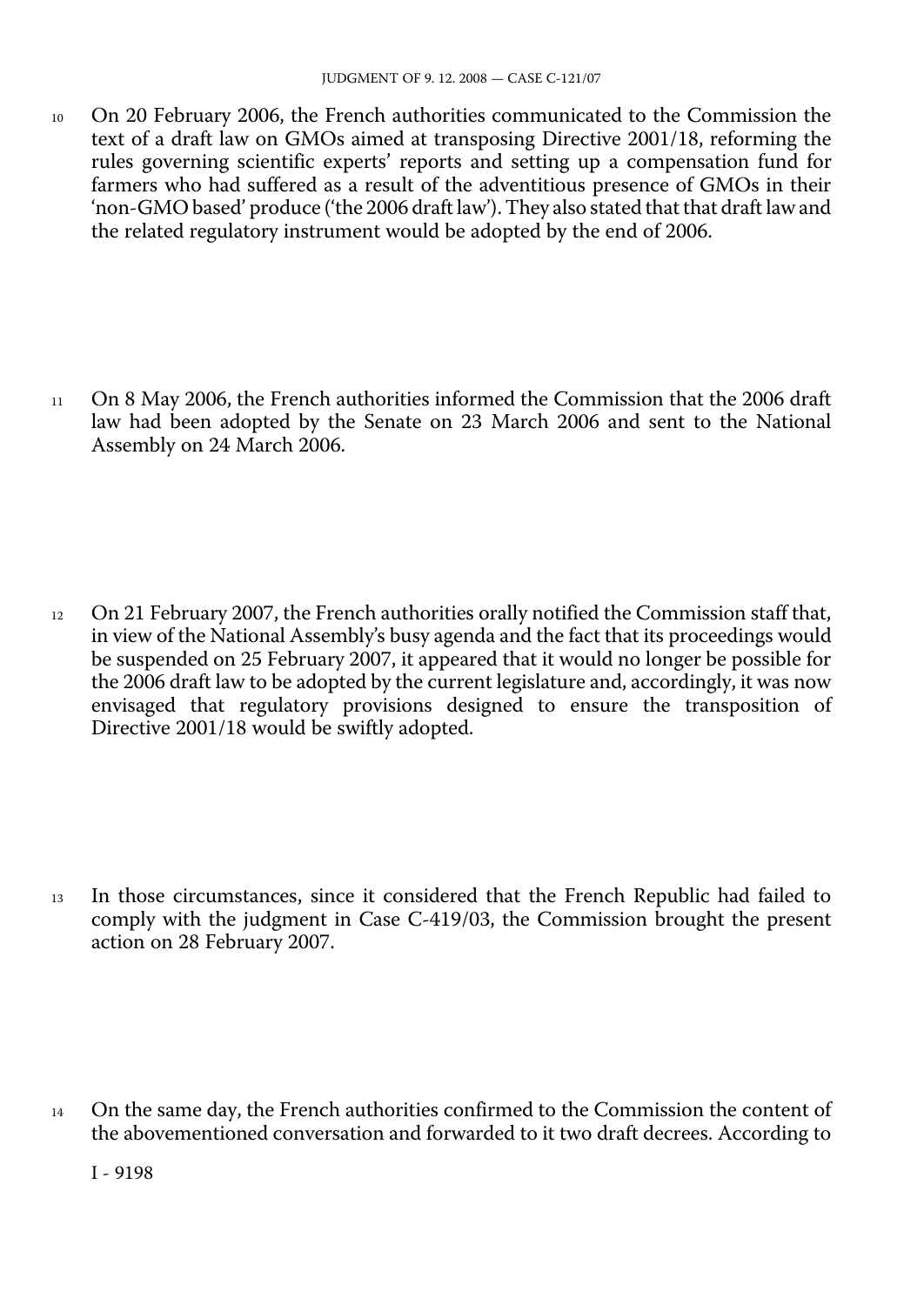the French Republic, it was envisaged that those decrees, as well as other measures also aimed at ensuring the transposition of Directive 2001/18, would be published at the beginning of April 2007.

# **Developments in the course of the present proceedings**

- 15 By letter dated 20 March 2007, the French authorities forwarded to the Commission a number of texts published on that date in the *Journal officiel de la République française*  (collectively, 'the March 2007 implementing measures'), namely:
	- Decree No 2007-357 of 19 March 2007, amending Decree No 93-774 of 27 March 1993 laying down the list of genetic modification techniques and the criteria for classifying genetically modified organisms;
	- Decree No 2007-358 of 19 March 2007 concerning the deliberate release for any other purpose than that of placing on the market of products composed in whole or in part of genetically modified organisms;
	- Decree No 2007-359 of 19 March 2007 concerning the authorisation procedure for the placing on the market of products which are not intended for consumption composed in whole or in part of genetically modified organisms;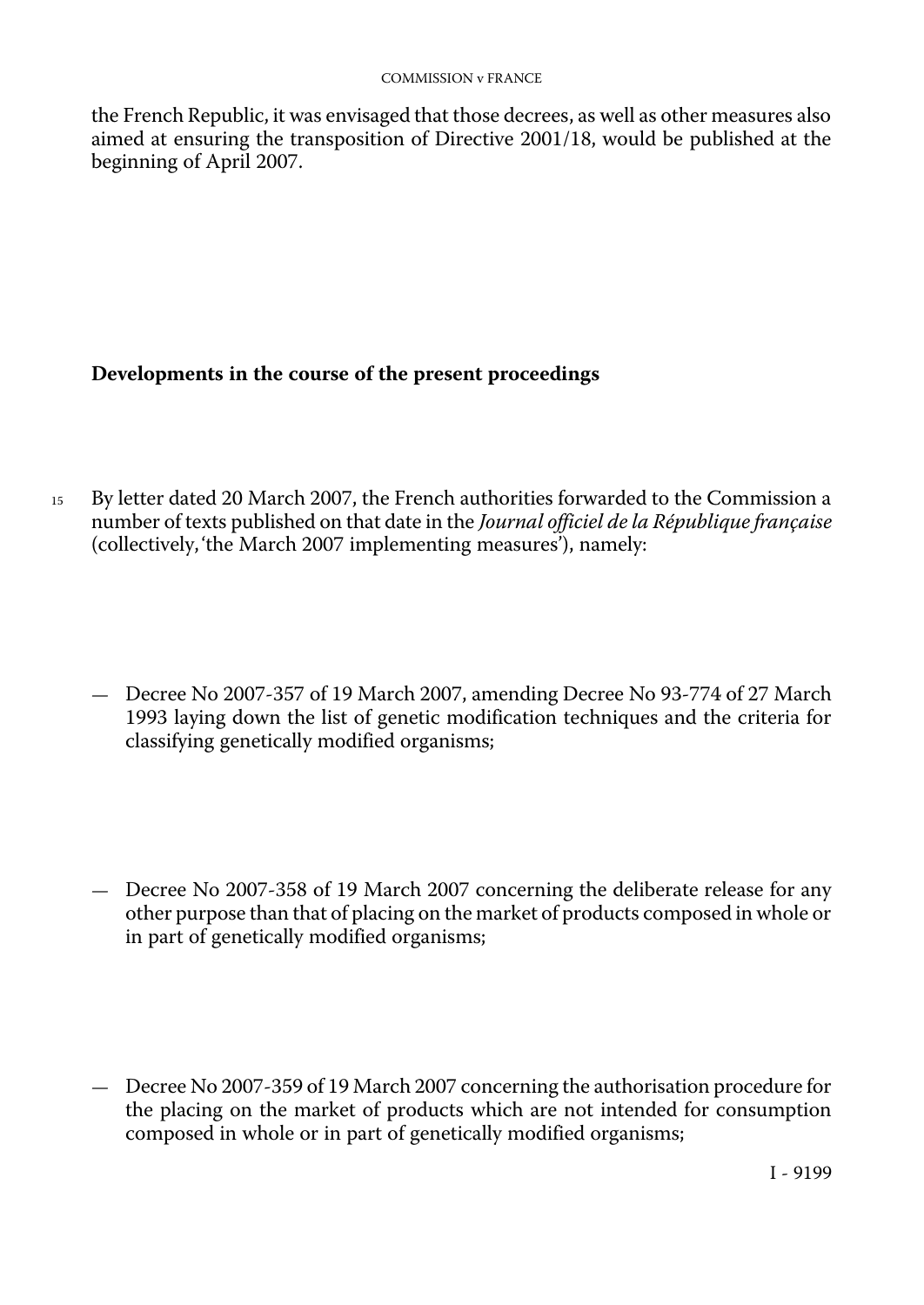— the order of 15 March 2007, amending the order of 2 June 1998 on the technical standards to be met by facilities subject to authorisation under heading 2680-2 of the nomenclature of facilities classified for the purpose of environmental protection;

— the order of 15 March 2007, amending Annex I to the order of 2 June 1998 on the general requirements applicable to facilities classified for the purpose of environmental protection and subject to declaration under heading  $2680-1$  – genetically modified organisms, and

— the order of 15 March 2007 on the labelling of genetically modified organisms made available to third parties only for the purposes of research, development and teaching.

16 Being of the view that the March 2007 implementing measures did not constitute full compliance with the judgment in Case C-419/03 and that Articles 8(2), 17(1), (2) and (9), 19 and 23 of Directive 2001/18 had still not been correctly transposed, the Commission, in its reply, amended the form of order it sought in its application as regards the financial penalties. At that point, it claimed that the Court should:

— reduce the amount of the daily penalty payment proposed in its application according to the extent to which the judgment in Case C-419/03 has been complied with;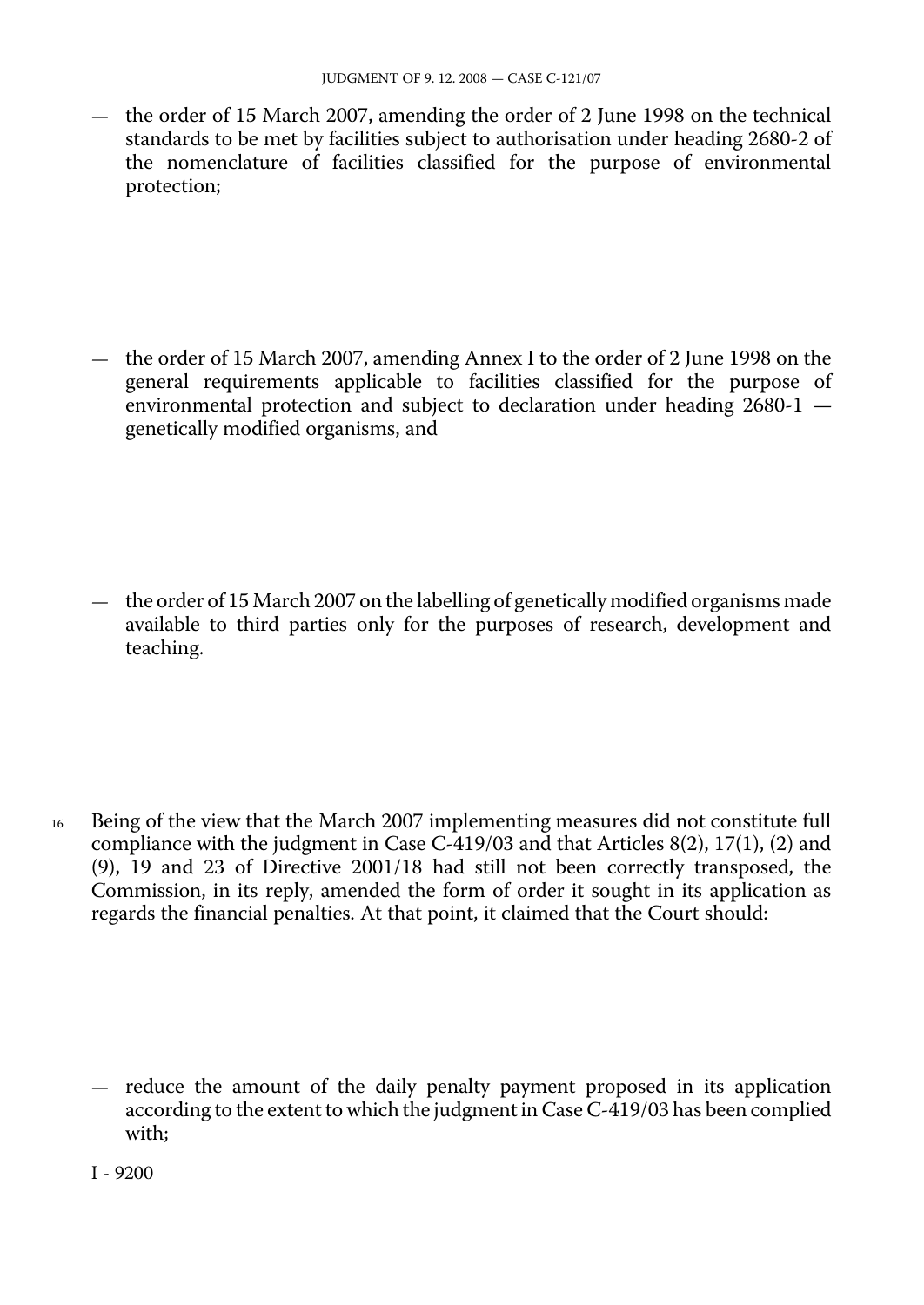— modify, according to the extent to which the judgment in question has been complied with, the amount of the lump sum payment proposed in its application, but only in relation to the period which has elapsed since 21 March 2007 until either:

— the judgment in Case  $C-419/03$  has been fully complied with, if that occurs before judgment is delivered in the present proceedings; or

— judgment in the present proceedings is delivered, if the judgment in Case C-419/03 has not been fully complied with by that time.

<sup>17</sup> At the hearing, however, the Commission indicated that it considered that additional measures for the transposition of Article 17 of Directive 2001/18 were no longer required in France.

<sup>18</sup> While acknowledging that it had not complied with the judgment in Case C-419/03 by the date on which the deadline imposed in the reasoned opinion expired, the French Republic is nonetheless of the view that the March 2007 implementing measures have, since that date, fully transposed Directive 2001/18 and, therefore, that judgment has been complied with in its entirety. Accordingly, it considers that the claims that it should pay a penalty payment and a lump sum are now devoid of purpose or, in the alternative, are unfounded or, in any event, excessive. It therefore contends that those claims should be dismissed.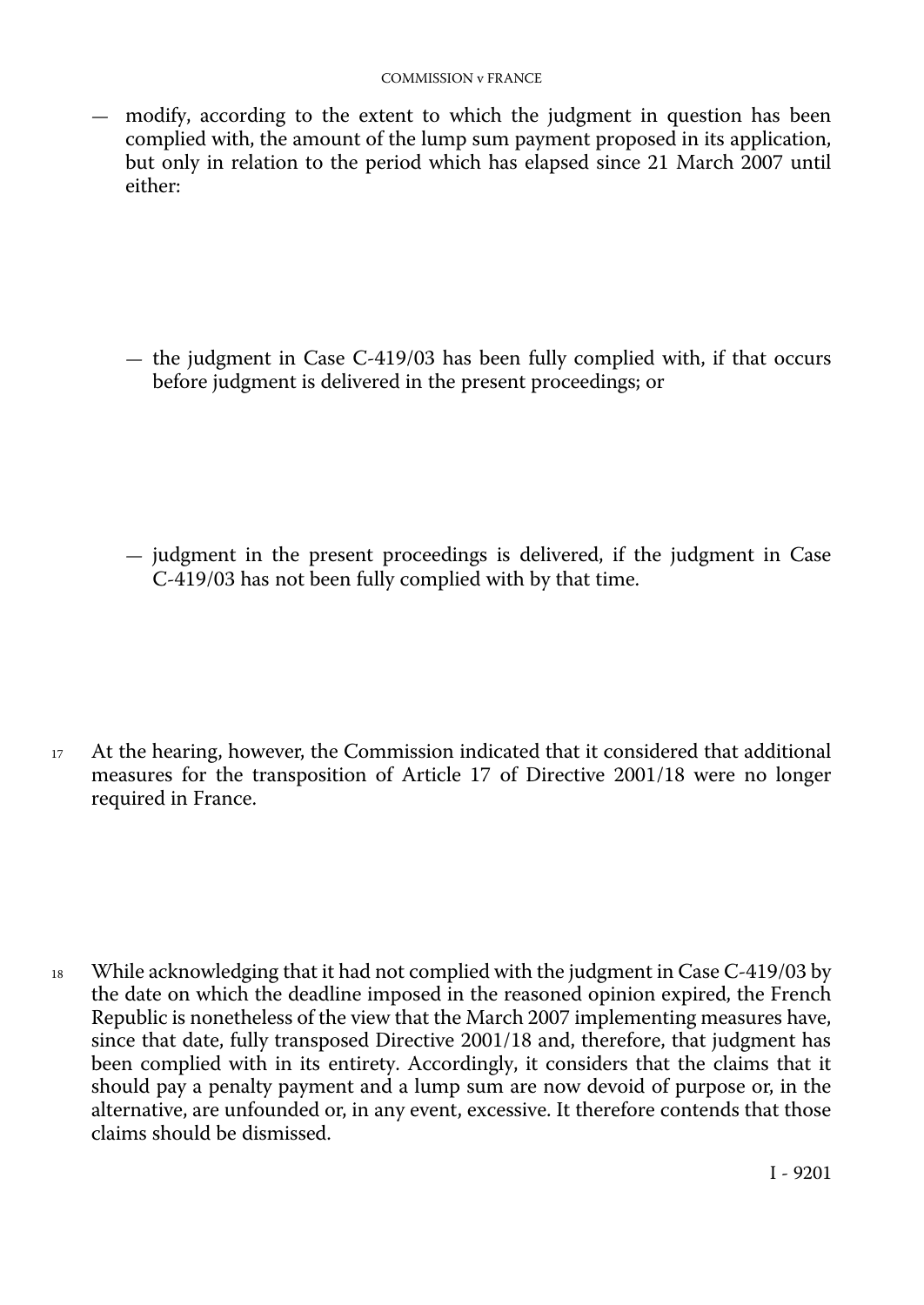19 Subsequent to the close of the oral procedure, the French Republic notified the Court and the Commission, by letters of 27 June 2008, of the adoption of Law No 2008-595 of 25 June 2008 on genetically modified organisms (JORF of 26 June 2008, p. 10218) ('the Law of 25 June 2008').

<sup>20</sup> After examining that document, the Commission informed the Court, by letter of 30 July 2008, of its view that, with effect from its entry into force, namely from 27 June 2008, that law fully completed the transposition of Directive 2001/18 and, accordingly, the judgment in Case C-419/03 had been complied with in its entirety. The Commission also stated in that letter that its request that the French Republic be ordered to pay a penalty payment was, therefore, devoid of purpose.

### **The failure to fulfil obligations**

<sup>21</sup> Although Article 228 EC does not specify the period within which a judgment must be complied with, in accordance with settled case-law, the importance of immediate and uniform application of Community law means that the process of compliance must be initiated at once and completed as soon as possible (see, inter alia, Case C-278/01 *Commission* v *Spain* [2003] ECR I-14141, paragraph 27 and the case-law cited).

Moreover, the reference date for assessing whether there has been a failure to fulfil obligations under Article 228 EC is the date of expiry of the period prescribed in the reasoned opinion issued under that provision (see, inter alia, Case C-503/04 *Commission* v *Germany* [2007] ECR I-6153, paragraph 19 and the case-law cited).  $22$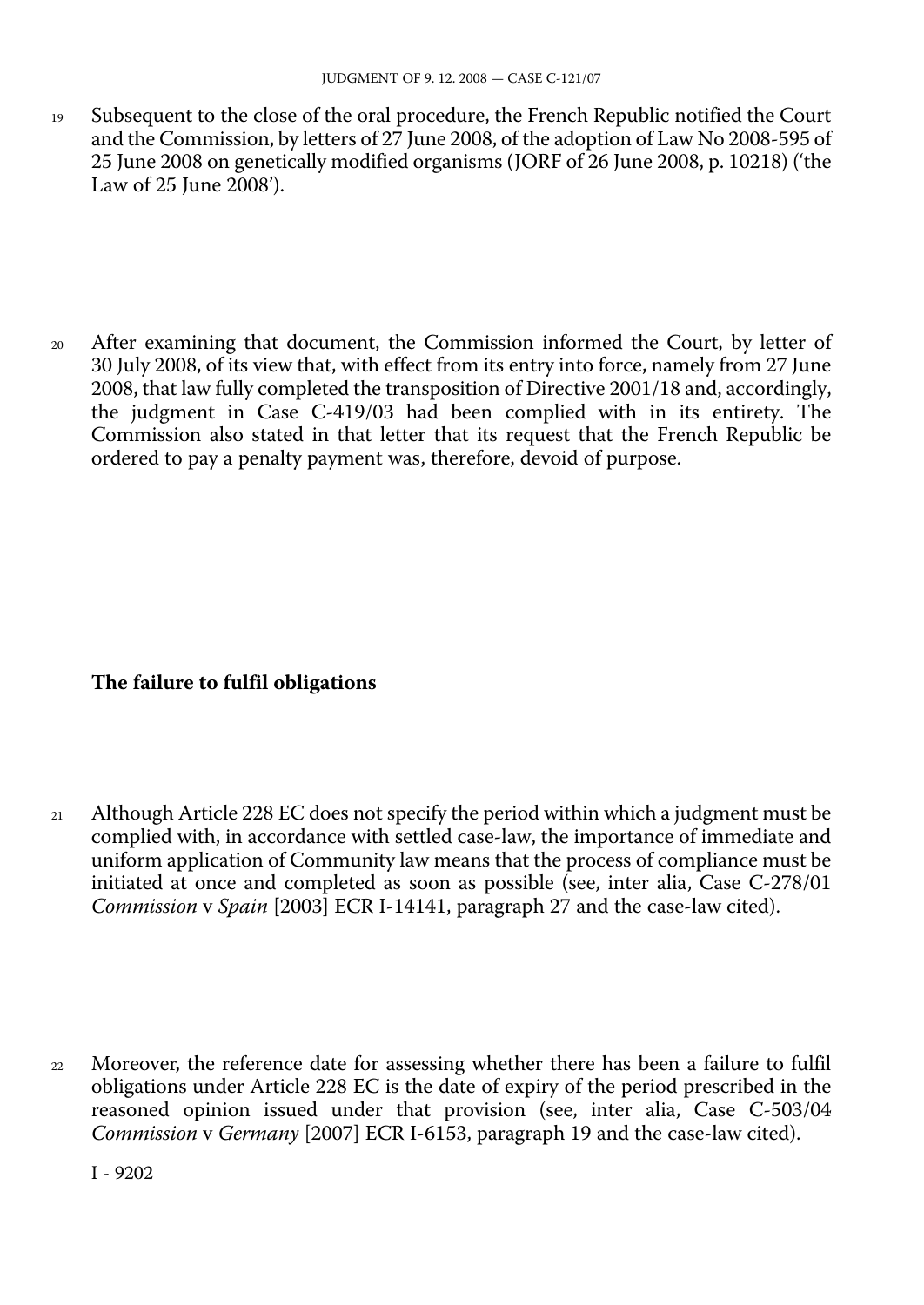- 23 In this instance, it is obvious that, by the date on which the period prescribed in the reasoned opinion of 19 December 2005 had expired, the period within which the judgment in Case C-419/03, requiring measures to be adopted for the transposition of Directive 2001/18, should have been complied with had long since elapsed, as almost 19 months had passed since the delivery of that judgment.
- 24 Moreover, it is not disputed that, by the time that deadline had expired, the French Republic had not taken any steps to comply with that judgment, with the exception of the adoption of Decree No 2005-51, a measure of extremely limited scope in the light of the obligation incumbent upon it at that time to transpose the directive.
- $25$  In those circumstances, the French Republic as, moreover, it acknowledges has failed to fulfil its obligations under Article 228(1) EC.

**Financial penalties** 

*The penalty payment* 

<sup>26</sup> As stated at paragraphs 19 and 20 above, the Commission has indicated its view that, with the entry into force of the Law of 25 June 2008, the judgment in Case C-419/103 was complied with in its entirety and that its request that the French Republic be ordered to pay a penalty payment is, therefore, devoid of purpose.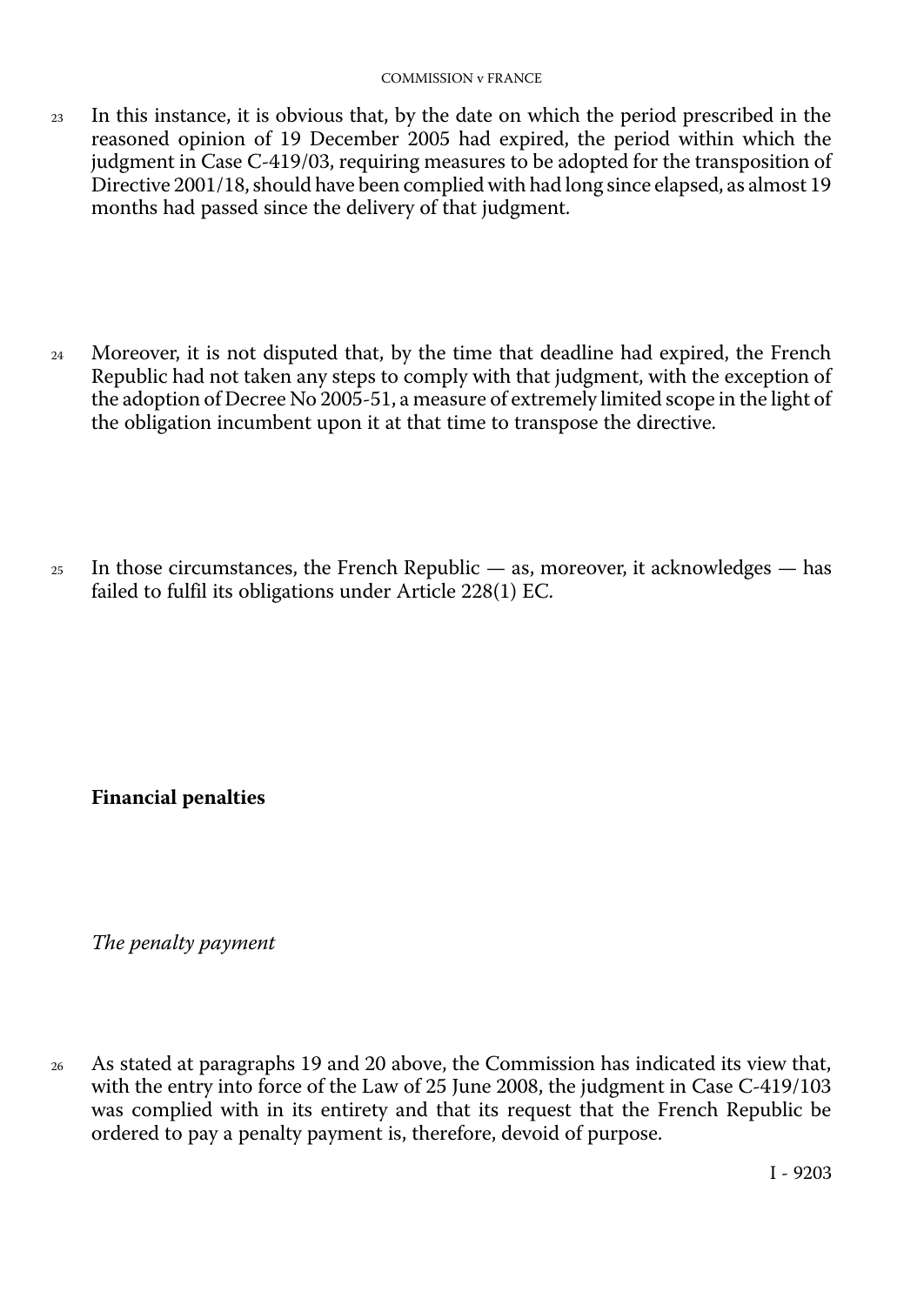27 As is clear from established case-law, the imposition of a penalty payment pursuant to Article 228 EC, the purpose of which, as reiterated by the Court on numerous occasions, is one of coercion with regard to the ongoing failure to comply (see, inter alia, Case C-387/97 *Commission* v *Greece* [2000] ECR I-5047, paragraphs 90 and 92), is, in principle, justified only in so far as the failure to comply with an earlier judgment of the Court persists (see, inter alia, to that effect, Case C-119/04 *Commission* v *Italy*  [2006] ECR I-6885, paragraphs 45 and 46, and *Commission* v *Germany*, paragraph 40).

<sup>28</sup> In the light of the foregoing, the Court considers the imposition of a penalty payment to be unnecessary.

*The lump sum payment* 

Arguments of the parties

<sup>29</sup> The Commission states that, as indicated at paragraph 10 of its Communication SEC(2005) 1658 of 13 December 2005 ('the 2005 Communication'), where a case is brought before the Court pursuant to Article 228 EC, it intends henceforth automatically to propose that the defaulting Member State be ordered to pay a lump sum and that it will persist with such a request, no longer withdrawing its application, even when, in the course of proceedings, the earlier judgment of the Court has been complied with.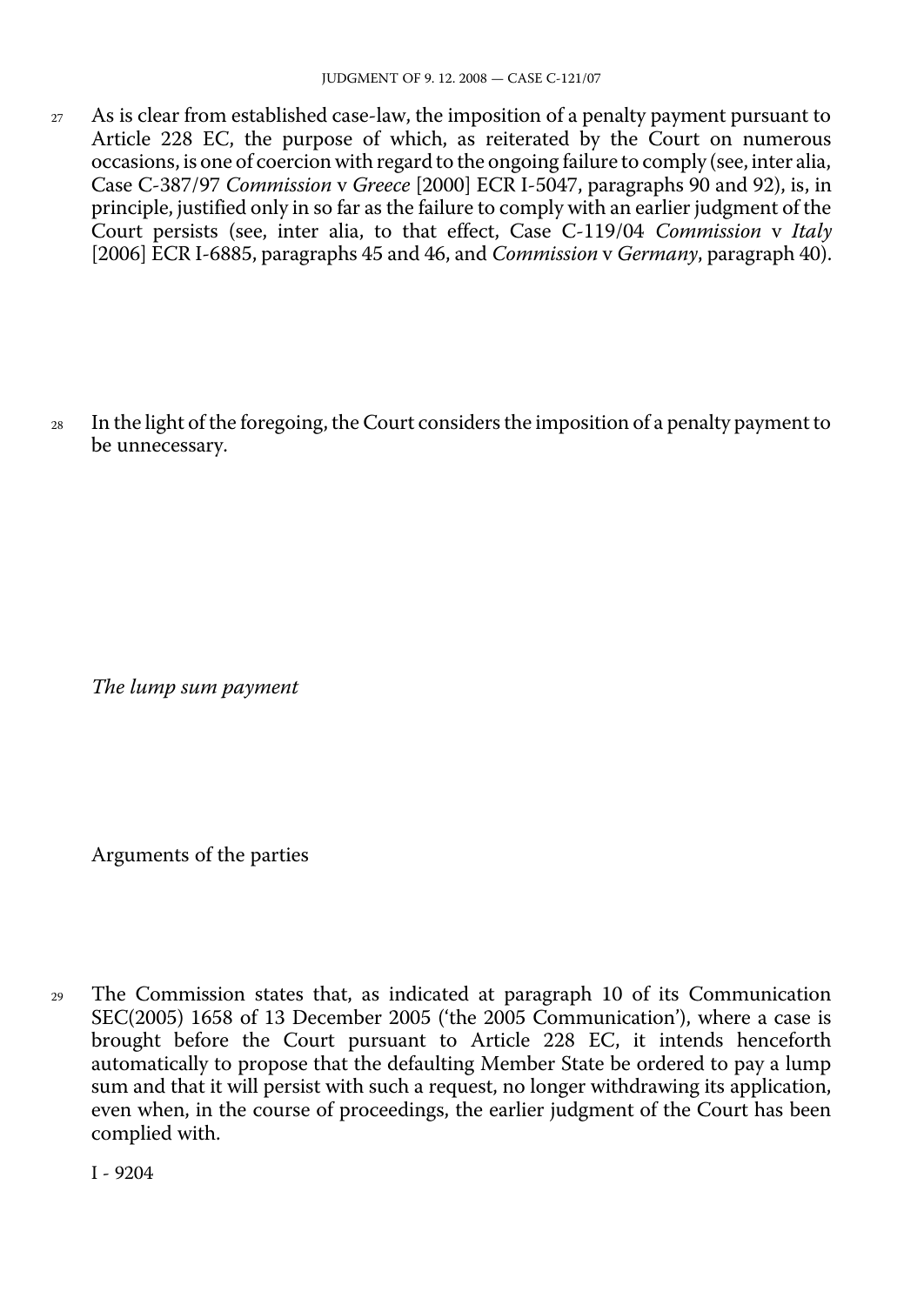- <sup>30</sup> According to the Commission, that new approach is justified in order that the authority of the judgments of the Court, the principles of legality and of legal certainty and the effectiveness of Community law should not be undermined. If absolutely no financial penalties were imposed in a case in which a breach was remedied belatedly, in the course of proceedings, there would be the risk, as tends to occur with increasing frequency in practice, that Member States would be encouraged not to comply with judgments of the Court with all due diligence and systematically to adopt delaying tactics.
- <sup>31</sup> In that regard, the Commission states that, between December 1996 and October 2005, it issued, pursuant to Article 228 EC, 296 letters of formal notice, 50 of which were sent to the French Republic, and 125 reasoned opinions, 25 of which were directed at that Member State. During that same period, the Commission decided in 38 instances to institute proceedings before the Court of Justice pursuant to that provision, 7 of those decisions relating to the French Republic, and in 23 cases it actually brought proceedings before the Court, 6 of which were against that Member State. Only 6 of the sets of proceedings thus initiated culminated in a judgment of the Court, the breaches being remedied belatedly in all the other cases before the legal proceedings concluded. The situation shows signs, moreover, of worsening, the Commission having been obliged to issue 50 letters of formal notice under Article 228 EC between 1 January and 24 October 2005.
- <sup>32</sup> As an instrument of persuasion, the special judicial procedure for the enforcement of judgments provided for in Article 228(2) EC should, therefore, be adapted both to the particular circumstances in each case and to more general circumstances, which include the developments described in the preceding paragraph.
- <sup>33</sup> Unlike penalty payments, which have a persuasive function as regards the ongoing breach and are intended to prevent its continuing after judgment has been delivered by the Court pursuant to Article 228 EC, lump sum payments, which are payable regardless of the approach adopted by the Member State concerned to that breach once such a judgment has been delivered, are intended rather to penalise the past behaviour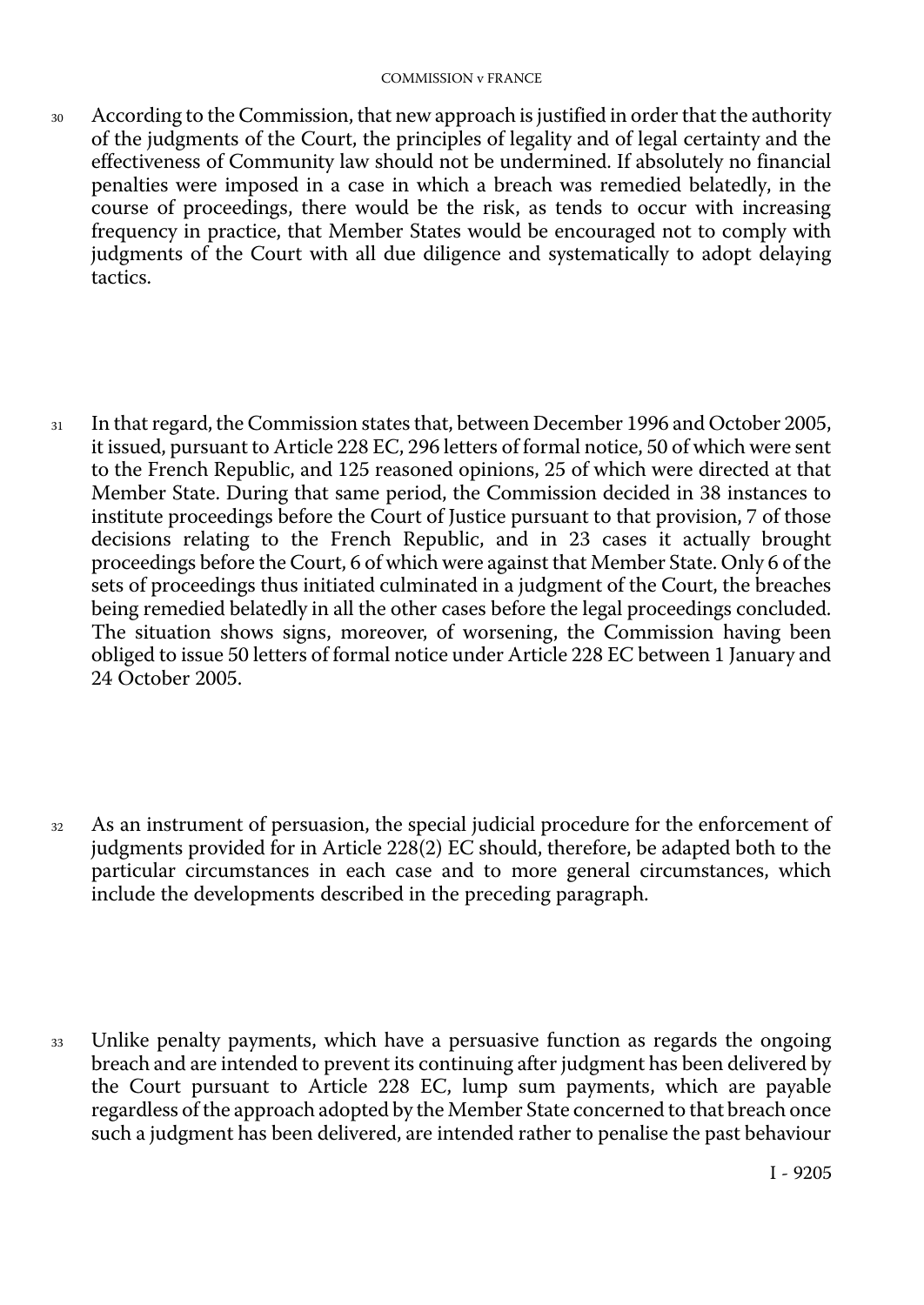of that Member State. They are thus designed to deter and prevent the repetition of similar infringements. The threat of such a penalty being imposed is likely, in particular, to encourage a Member State to comply with the original judgment establishing its failure to fulfil obligations as soon as possible and, in particular, before proceedings are initiated before the Court a second time.

- <sup>34</sup> The Commission proposes that, for the purpose of calculating the lump sum, two periods should be distinguished, namely the period from the date when judgment was delivered in Case C-419/03 until 20 March 2007, when the March 2007 implementing measures were published, and the period after 20 March 2007.
- <sup>35</sup> Referring to the method of calculation set out in the 2005 Communication, the Commission therefore proposes, first, that the French Republic be ordered to pay the sum of EUR 43 660 per day in respect of the period from 15 July 2004 to 20 March 2007.
- <sup>36</sup> As provided for in that method of calculation, that daily amount is arrived at by multiplying a flat-rate amount of EUR 200 by a coefficient reflecting the seriousness of the infringement, in this case fixed at 10 on a scale of 1 to 20, and by factor *n*, which reflects the capacity of each Member State to pay, that factor being fixed in the case of the French Republic at 21.83. The lump sum due in respect of the abovementioned period is thus EUR 42 743 140 (EUR 43 660 x 979 days).
- <sup>37</sup> According to the Commission, the choice of the coefficient of 10 to reflect the seriousness of the infringement is justified in this case in the light of the manifest nature of the failure to transpose a directive, the long duration of the breach, the importance of the measure infringed, which is intended to protect human health and the environment while at the same time guaranteeing free movement of GMOs, and the fact that the French Republic has repeatedly failed to fulfil its obligations in this area. In that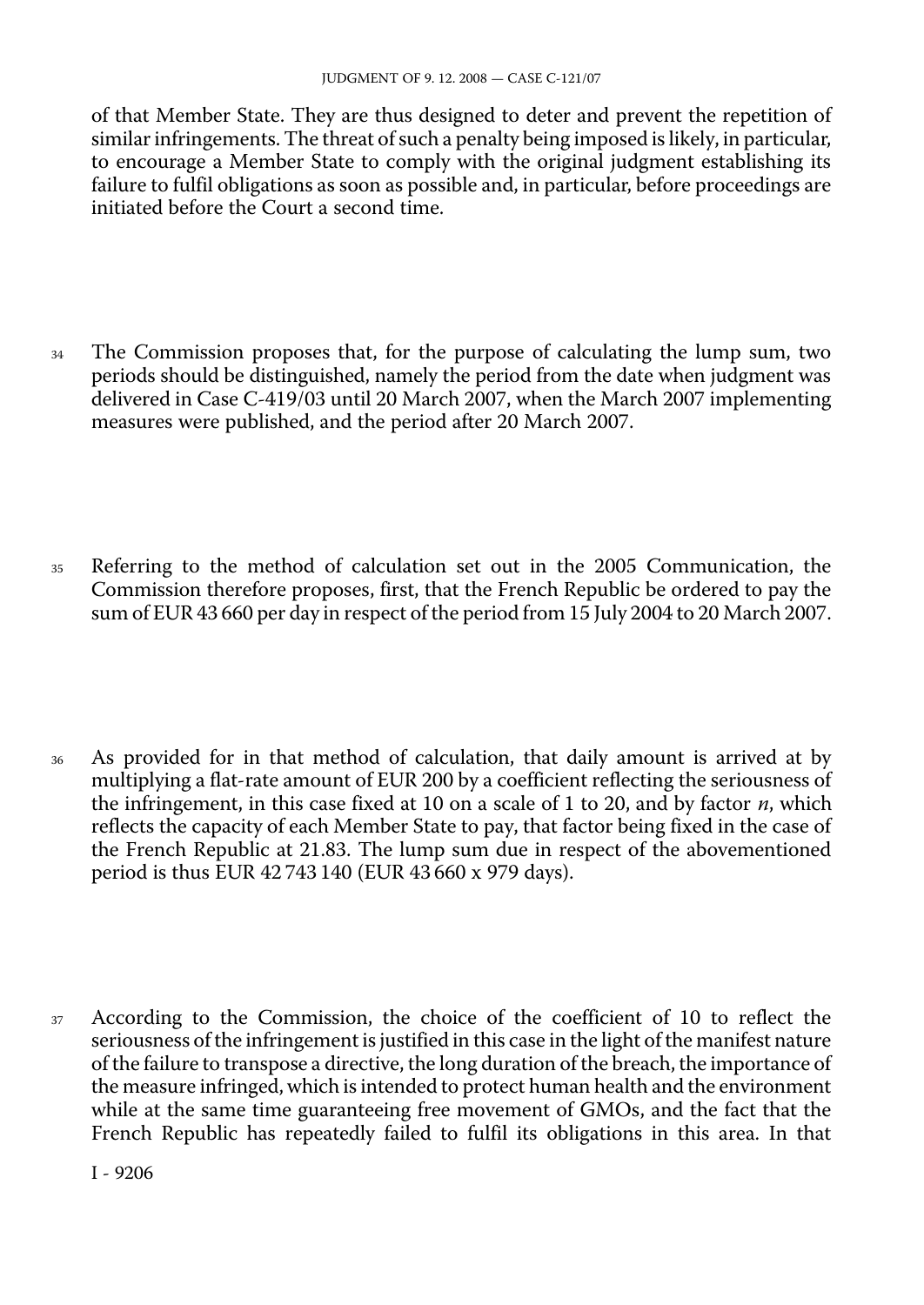#### COMMISSION v FRANCE

connection, the Commission refers to the judgments in Case C-296/01 *Commission* v *France* [2003] ECR I-13909, and Case C-429/01 *Commission* v *France* [2003] ECR I-14355 and, with regard to the latter judgment, its enforcement after proceedings had been instigated before the Court pursuant to Article 228 EC (see order for removal from the register of 7 February 2007 in Case C-79/06 *Commission* v *France*). The Commission also claims that the French authorities failed to cooperate in good faith and lacked the will to resolve matters by complying with the judgment in Case C-419/03.

<sup>38</sup> With regard to the adverse effects of the French Republic's failure to fulfil its obligations on public and private interests, the Commission places particular emphasis on the legal uncertainty that has arisen for operators as regards their rights and obligations. The 'guides' issued by the Ministry of Agriculture for prospective applicants for authorisation to conduct experiments with GMOs to which the French Republic refers in its defence do not have any binding legal force and could not, in particular, establish such rights and obligations in the same manner as the correct transposition of Directive 2001/18. That legal uncertainty is illustrated by a judgment of the Tribunal administratif de Clermont-Ferrand (Administrative Court, Clermont-Ferrand) of 4 May 2006, which annulled an authorisation to conduct experiments on the ground that, as that directive had not been transposed, there was no legal basis for the decision.

<sup>39</sup> The Commission also submits that the failure to transpose the directive has created the risks of cross-border release of GMOs not liable to sanctions under criminal law, of discouragement of biotechnical research into and trade in GMOs or, indeed, of international trade conflicts due to the fact that the Community legislation applicable to GMOs imported from non-member countries is not based on a coherent internal Community legal framework that can justify such legislation.

<sup>40</sup> Secondly, with regard to the period after 20 March 2007, the Commission is of the view that the March 2007 measures did not achieve full compliance with the judgment in Case C-419/03, since, in its view, Articles 8(2), 19 and 23 of Directive 2001/18 were still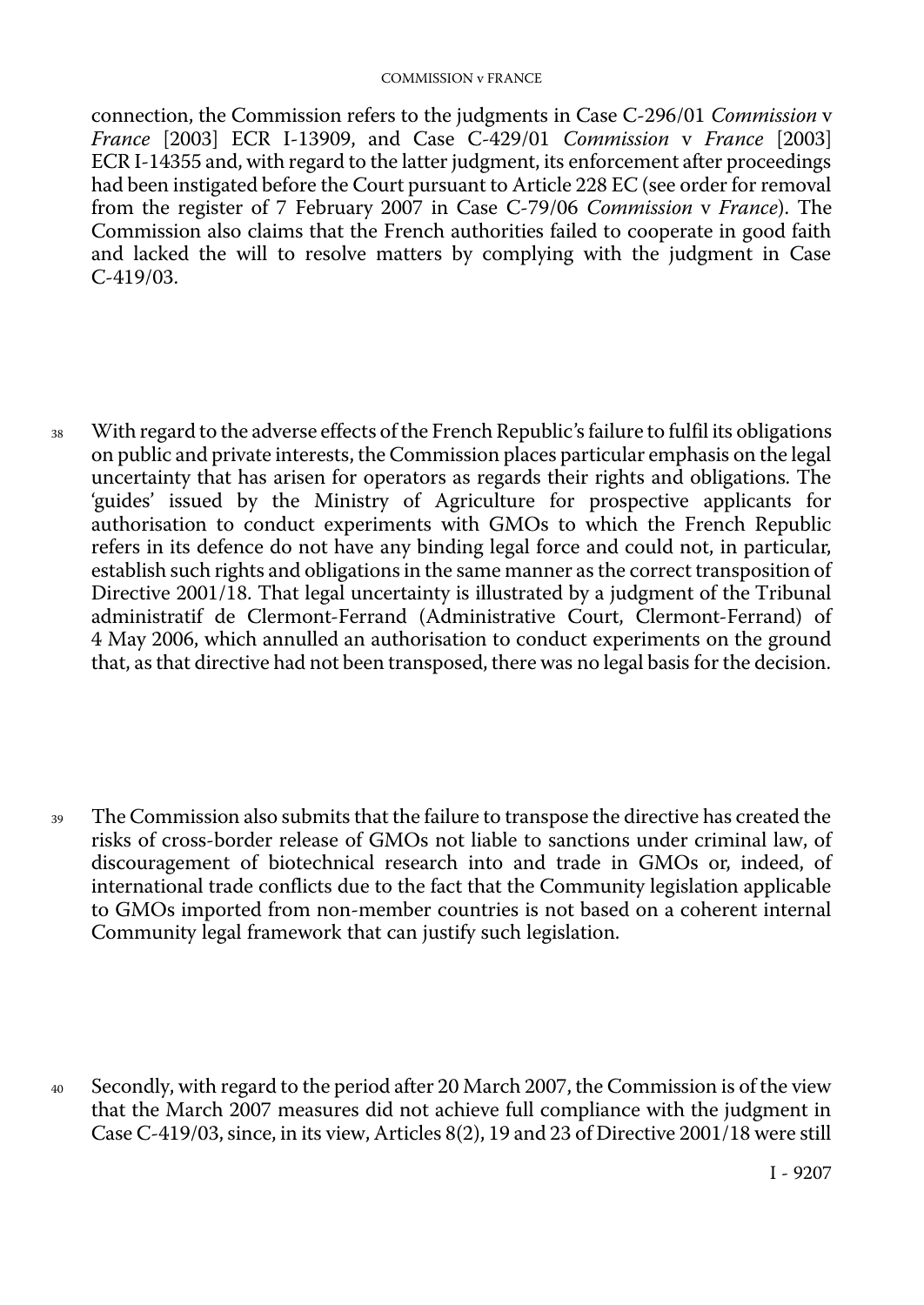incorrectly transposed at that stage and, accordingly, the imposition of a daily lump sum payment, proportionate to the seriousness of the ongoing breach, remains necessary in respect of that period.

<sup>41</sup> The Commission proposes that the daily lump sum to be paid by the French Republic with effect from 21 March 2007 should be calculated by multiplying a coefficient which reflects the seriousness of the infringement — to be determined by the Court but which is proportionate to the infringement ongoing at that time  $-$  by the basic amount of EUR 200 and by the factor *n* referred to at paragraph 36 above. Moreover, that daily amount should be imposed up to the date on which the judgment in Case C-419/03 was fully complied with.

<sup>42</sup> The method of calculation thus advocated by the Commission would, in its view, make it possible, at the point when the Court delivers judgment, to arrive at a global lump sum which is proportionate to the seriousness of the infringement and takes account of any belated good will on the part of the Member State in question.

<sup>43</sup> Lastly, the Commission states that the fact that a lump sum payment of EUR 20 million was imposed in Case C-304/02 *Commission* v *France* [2005] ECR I-6263 should not be regarded as a benchmark for other cases, since that sum was symbolic and can be explained by procedural circumstances that were particular to that case.

<sup>44</sup> As its principal argument, the French Republic maintains that the judgment in Case C-419/03 was fully complied with as a result of the adoption of the March 2007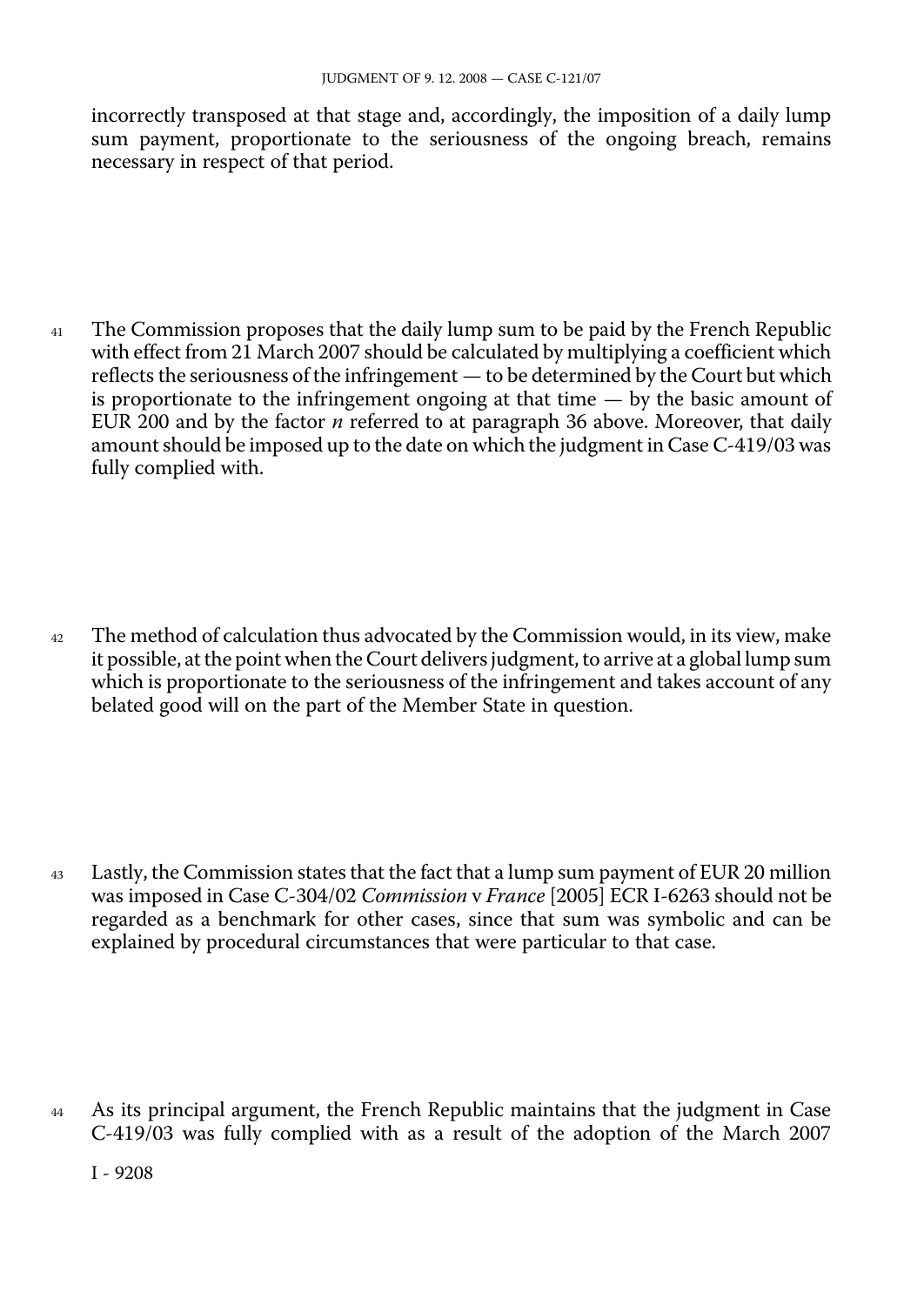#### COMMISSION v FRANCE

implementing measures and that the Commission's request that it be ordered to pay a lump sum therefore no longer has any purpose.

<sup>45</sup> The sole function of such an order is, in its view, to encourage the Member State to comply with a judgment of the Court finding that it has failed to fulfil its obligations and, thereby, ensure that Community law is in fact applied; it is not its purpose to prevent the commission of any future infringements. Furthermore, the judgments delivered thus far by the Court on the basis of Article 228 EC support the contention that, where the infringement has been brought to an end, there are no longer grounds for ordering the defaulting Member State to pay such a lump sum.

<sup>46</sup> In the alternative, the French Republic considers that it cannot be ordered to pay a lump sum on the basis of considerations of a general nature but only where there are very specific circumstances that are particular to the case, of the kind referred to by the Court in Case C-304/02, which relate to the fact that an extremely lengthy period elapsed before a judgment of the Court was complied with and the consequences of the breach were considered to be particularly serious.

<sup>47</sup> According to the French Republic, such circumstances are not to be found in the present case. First, the period which has elapsed since judgment was delivered in Case C-419/03 is, in the circumstances, far shorter and, what is more, that judgment was complied with very shortly after proceedings were initiated before the Court. Secondly, the breach relates to only some of the provisions of Directive 2001/18, namely those which diverge from or go beyond the provisions of Directive 90/220 and, moreover, had only minor practical consequences. The present case thus has strong affinities with all the other cases in which the Court did not consider it appropriate to order the payment of a lump sum.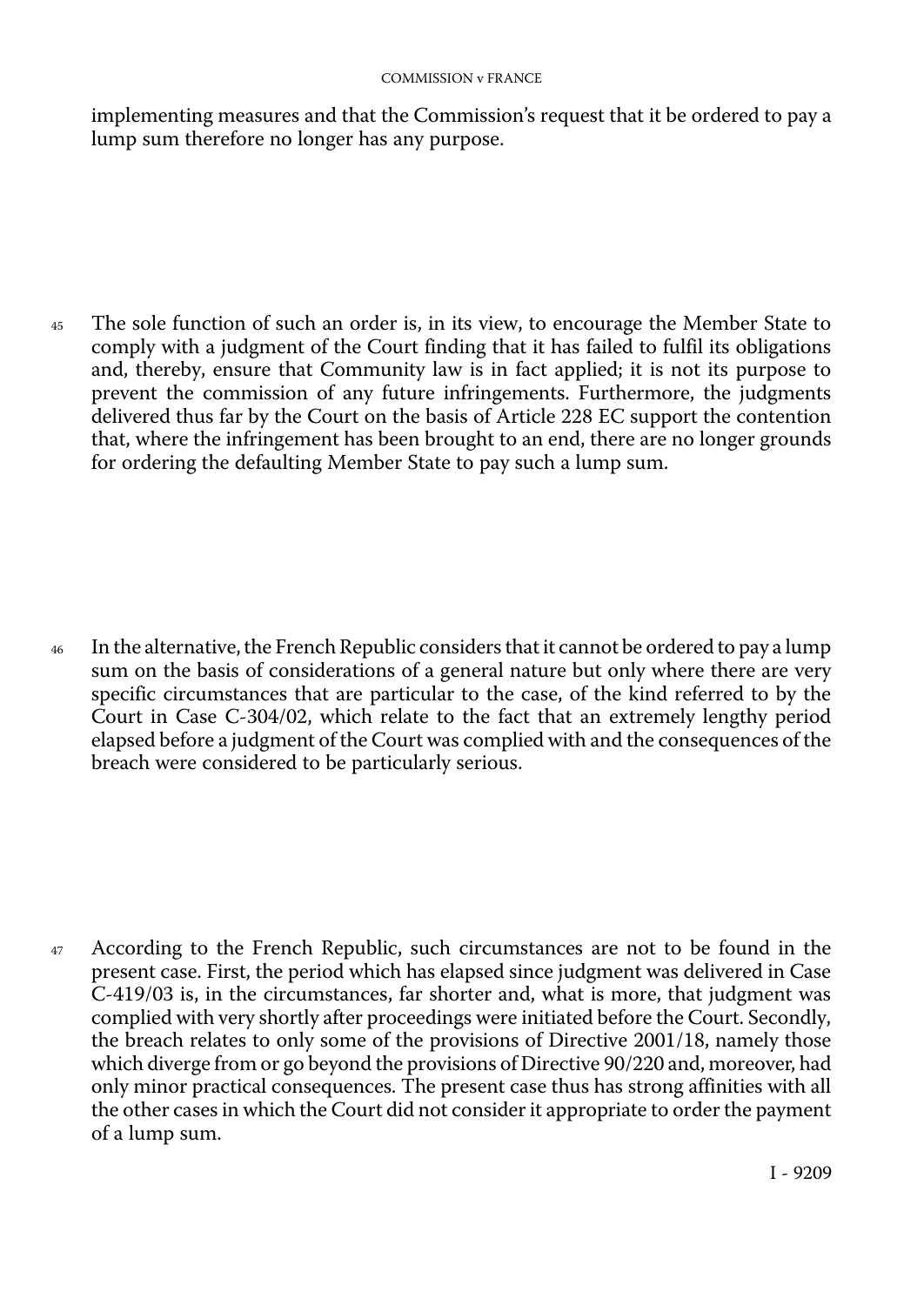48 In the further alternative, the French Republic considers that the amount of the lump sum proposed is, in any event, excessive. It is, primarily, disproportionate when compared with the sum of EUR 20 million ordered to be paid in Case C-304/02 *Commission* v *France*.

<sup>49</sup> Next, the method of calculation employed distorts the flat-rate nature of the penalty, the daily amount proposed being more in the nature of a retroactive penalty payment.

<sup>50</sup> Finally, the French Republic contends that the proposed coefficient reflecting the seriousness of the infringement is too high.

<sup>51</sup> First of all, failure to transpose Directive 2001/18 had only very minor practical consequences. On the one hand, the most frequent uses of GMOs are covered by other legislation, such as Regulation (EC) No 1829/2003 of the European Parliament and of the Council of 22 September 2003 on genetically modified food and feed (OJ 2003 L 268, p. 1), whereas applications for authorisation based on Directive 2001/18 are still extremely few and far between. On the other hand, a procedure for authorising experiments involving genetically modified higher plants, based on two guides issued by the Ministry of Agriculture, was indeed put in place and the authorisations issued on that basis actually made it possible for the objectives of Directive 2001/08 concerning requests for authorisation, information and public consultation, and also the objective of limiting the risk of the release of micro-organisms, and cross-border release in particular, to be met. That is shown, inter alia, by the content of those guides, an individual authorisation decision produced by the French Republic and, lastly, a number of judgments delivered by the Conseil d'État (the French Council of State).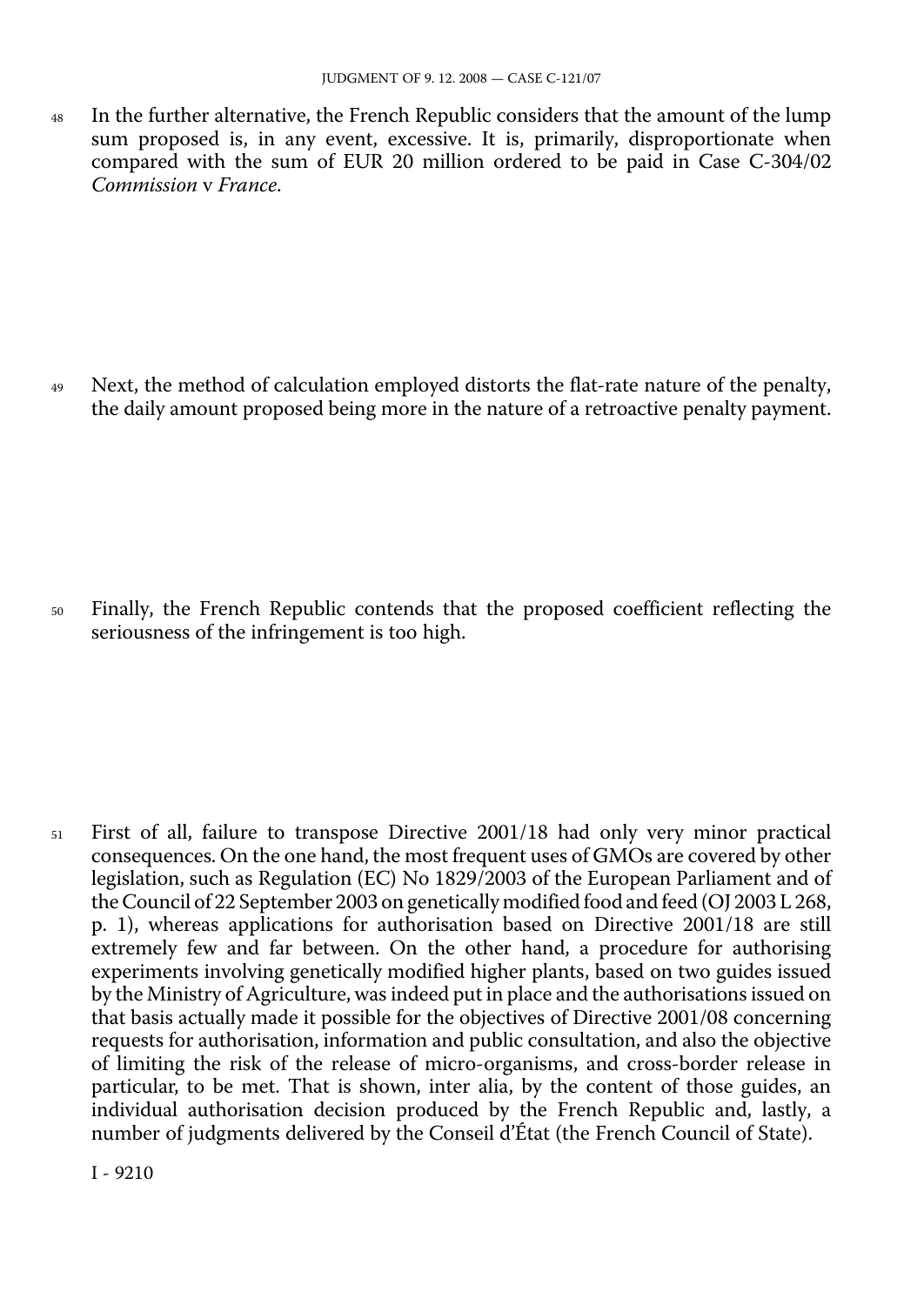- 52 Secondly, between 2003 and 2006, France ranked second among Member States in terms of both the number of applications for authorisation for release for experimental purposes and the production of GMOs for commercial purposes, which shows that neither trade in GMOs nor biotechnological research was discouraged as a result of the failure to transpose Directive 2001/18.
- <sup>53</sup> Thirdly, the transposition of that directive was never raised in international trade negotiations.
- <sup>54</sup> Fourthly, the French Republic contends that it did not fail to cooperate or deliberately abstain from complying with the judgment in Case C-419/03, the delays that occurred, as stated during the pre-litigation stage, being attributable in particular to the wish to calm public order disturbances caused by the cultivation of GMO crops and to facilitate public acceptance of those crops as a result of more ambitious reforms than those required by mere transposition of Directive 2001/18.
- <sup>55</sup> Fifthly and finally, the Commission cannot rely on circumstances which gave rise to other infringement proceedings that are now concluded.

Findings of the Court

While an order for a penalty payment, which is essentially intended to be coercive as regards the ongoing breach, is made, as is apparent from paragraph 27 above, only in so 56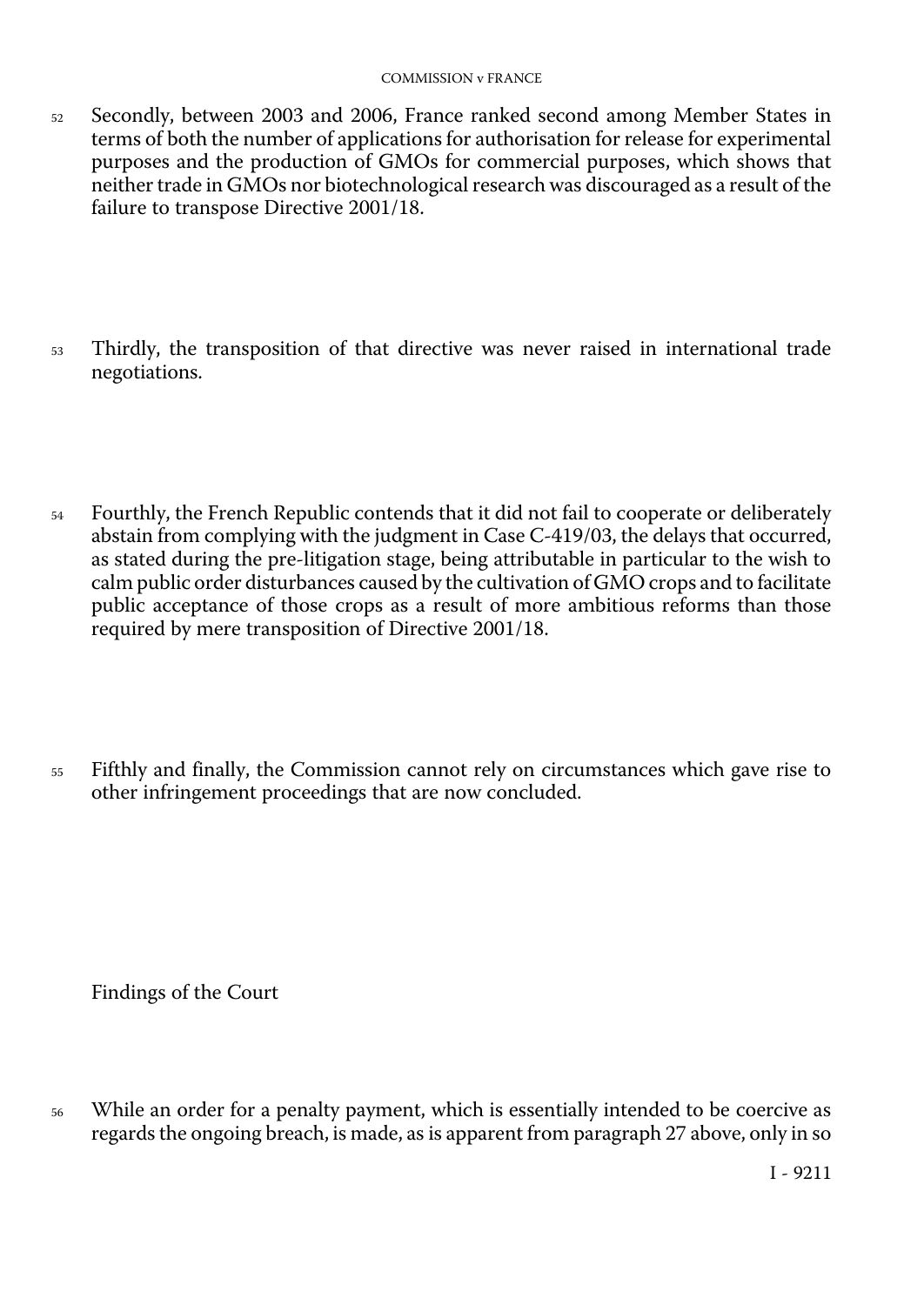far as the failure to comply with the judgment which originally established that failure continues, there is no requirement for the same approach to be adopted with regard to the imposition of a lump sum payment.

- <sup>57</sup> According to the established case-law of the Court, the procedure laid down in Article 228(2) EC is aimed at inducing a defaulting Member State to comply with a judgment establishing a failure to fulfil obligations, thereby ensuring that Community law is in fact applied, and the measures provided for by that provision, namely a lump sum and a penalty payment, are both intended to achieve this objective (Case C-304/02 *Commission* v *France*, paragraph 80).
- <sup>58</sup> While the imposition of a penalty payment seems particularly suitable for the purpose of inducing a Member State to put an end as soon as possible to a breach of obligations which, in the absence of such a measure, would tend to persist, the imposition of a lump sum is based more on the assessment of the effects on public and private interests of the failure of the Member State concerned to comply with its obligations, in particular where the breach has persisted for a long period since the judgment initially establishing it was delivered (Case C-304/02 *Commission* v *France*, paragraph 81).
- <sup>59</sup> It is for the Court, in each case, in the light of the circumstances of the case before it and the degree of persuasion and deterrence which appears to it to be required, to determine the financial penalties appropriate for making sure that the judgment which previously established the breach is complied with as swiftly as possible and preventing similar infringements of Community law from recurring (Case C-304/02 *Commission* v *France*, paragraph 97).
- <sup>60</sup> The fact put forward by the French Republic that, until now, the payment of a lump sum has not been imposed by the Court in situations in which the original judgment was fully complied with before the procedure laid down in Article 228 EC was concluded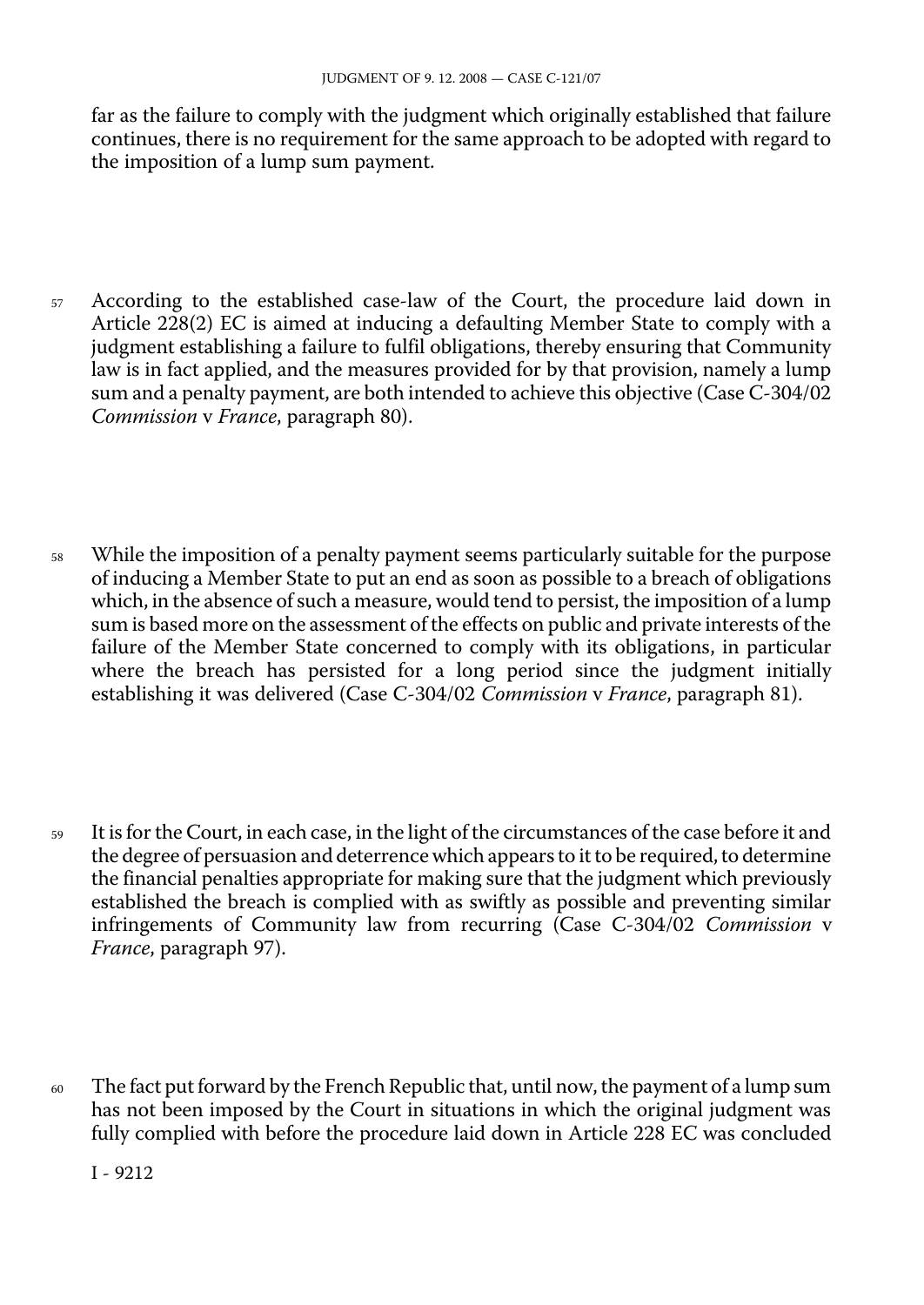cannot prevent such an order being made in another case, should that be necessary in the light of the details of the individual case and the degree of persuasion and deterrence required.

- <sup>61</sup> With regard to the proposals in the 2005 Communication for the imposition of lump sum payments relied on by the Commission in this case, it must be borne in mind that, while guidelines such as those in the Commission's communications may indeed help to ensure that the Commission acts in a manner that is transparent, foreseeable and consistent with legal certainty, the fact nevertheless remains that such rules cannot bind the Court in the exercise of the power conferred on it by Article 228(2) EC (see, in particular, Case C-304/02 *Commission* v *France*, paragraph 85 and the case-law cited).
- $62$  The decision whether to impose a lump sum payment must, in each individual case, depend on all the relevant factors pertaining to both the particular nature of the infringement established and the individual conduct of the Member State involved in the procedure instigated pursuant to Article 228 EC.
- <sup>63</sup> The wording of Article 228 EC does not indicate, any more than does its purpose mentioned above, that an order for the payment of a lump sum should be made automatically, as the Commission contends in the 2005 Communication. By providing that the Court 'may' impose a lump sum payment or a penalty payment on the defaulting Member State, that provision confers a wide discretion upon the Court in deciding whether it is necessary to impose such sanctions.
- $64$  If the Court decides to impose a penalty payment or lump sum payment, it must do so, in exercising its discretion, in a manner that is appropriate to the circumstances and proportionate both to the breach that has been established and the ability to pay of the Member State concerned (see *Commission* v *Spain*, paragraph 41 and the case-law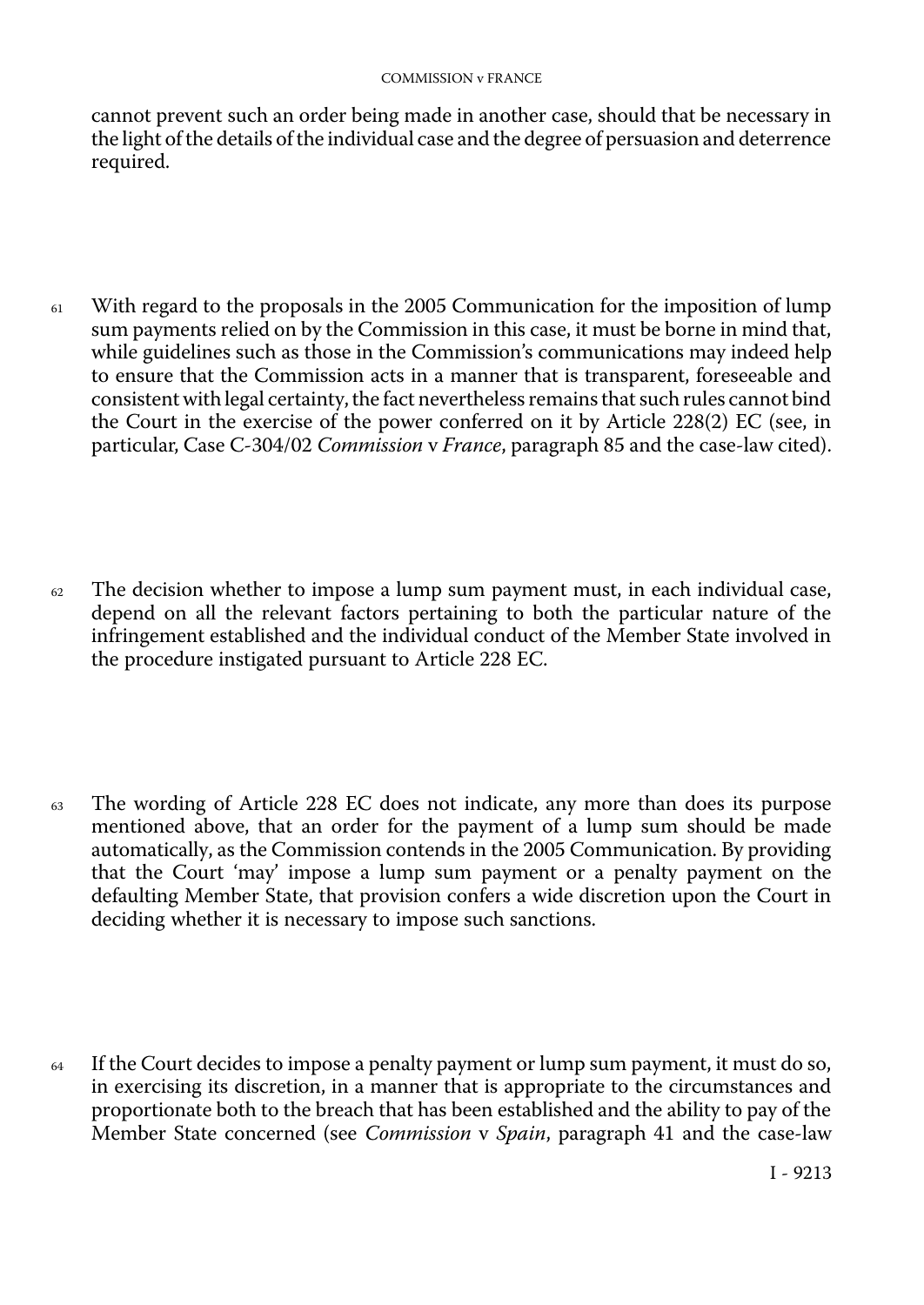cited). More specifically, as regards the imposition of a lump sum payment, the relevant factors to be taken into account include, in particular, factors such as how long the breach of obligations has persisted since the judgment which initially established it was delivered and the public and private interests involved (see Case C-304/02 *Commission*  v *France*, paragraph 114).

- <sup>65</sup> In the present case, the Court considers that regard must be had to the following circumstances for the purpose of giving a decision on the Commission's request that the defendant be ordered to pay a lump sum.
- <sup>66</sup> First of all, with regard to the approach adopted by the French Republic to its Community obligations in the specific field of GMOs, as the Commission has observed, judgment has already been given against that Member State in a number of cases, based on Article 226 EC, finding that it was in breach of its obligations as it had failed correctly to transpose directives adopted in that field.

 $67$  In addition to the finding in the judgment in Case C-419/03 that Directive 2001/18 had not been transposed, the failure to comply with that judgment giving rise to the present proceedings, it was also held in Case C-296/01 *Commission* v *France* and Case C-429/01 *Commission* v *France* that the French Republic had failed to fulfil its obligations, since it had not fully transposed Directive 90/220 and Council Directive 90/219/EEC of 23 April 1990 on the contained use of genetically modified micro-organisms (OJ 1990 L 117, p. 1), respectively.

<sup>68</sup> Moreover, it is apparent from the order for removal from the register of 7 February 2007 in Case C-79/06 *Commission* v *France* that it was only after the Commission had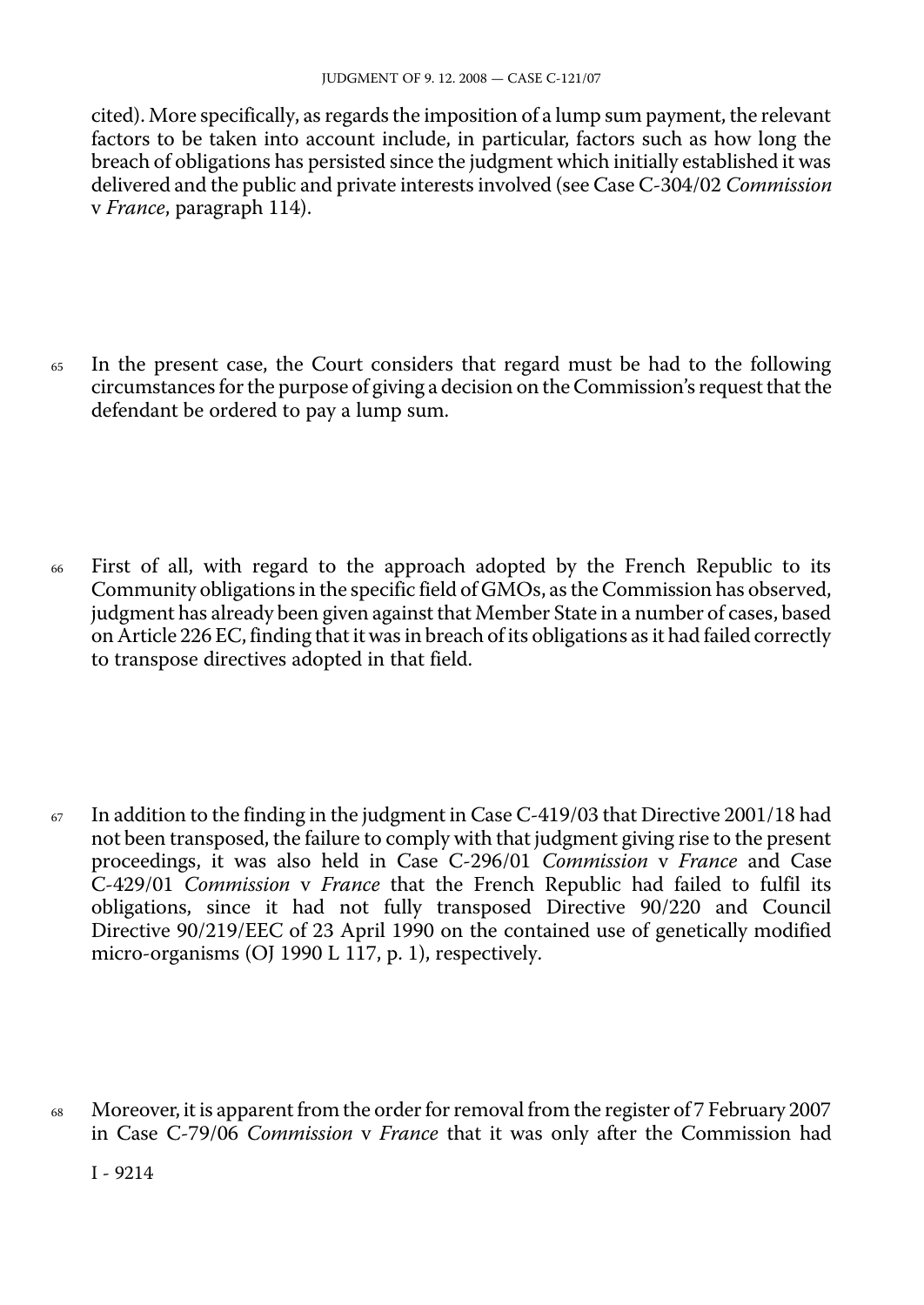brought an action for a declaration that the judgment in Case C-429/01 had not been complied with that the French Republic took the steps necessary to comply with its obligations, following which the Commission withdrew its action.

- <sup>69</sup> As submitted by the Commission, where a Member State repeatedly engages in unlawful conduct in such a manner in a specific sector governed by Community rules, this may be an indication that effective prevention of future repetition of similar infringements of Community law may require the adoption of a dissuasive measure, such as a lump sum payment.
- <sup>70</sup> Secondly, with regard to the length of time for which the breach persisted after judgment was delivered in Case C-419/03, there is nothing in the circumstances of this case that can justify the considerable delay that occurred, after that judgment had been delivered, in actually transposing Directive 2001/18, which, in essence, simply required national legislative provisions to be adopted.
- $71$  It should be noted, in particular, that even though the French Republic does not deny that it failed in its obligations to comply with that judgment by the date on which the period prescribed in the reasoned opinion expired, the March 2007 implementing measures, which were the first measures of any substance adopted in order to ensure that that judgment was complied with, were not adopted until more than a year after that period had expired.
- <sup>72</sup> As to the contention, which is in fact substantiated by the file submitted to the Court, that the outdoor cultivation of GMOs has provoked and continues to provoke violent demonstrations in France, entailing, inter alia, the uprooting of plants, and that the delay in implementing the judgment in Case C-419/03 was attributable, in particular, to the concern that guidance should be given to the Parliament in its work and a more ambitious reform should be undertaken than that required under Directive 2001/18, it is necessary first of all to point out that, according to settled case-law, a Member State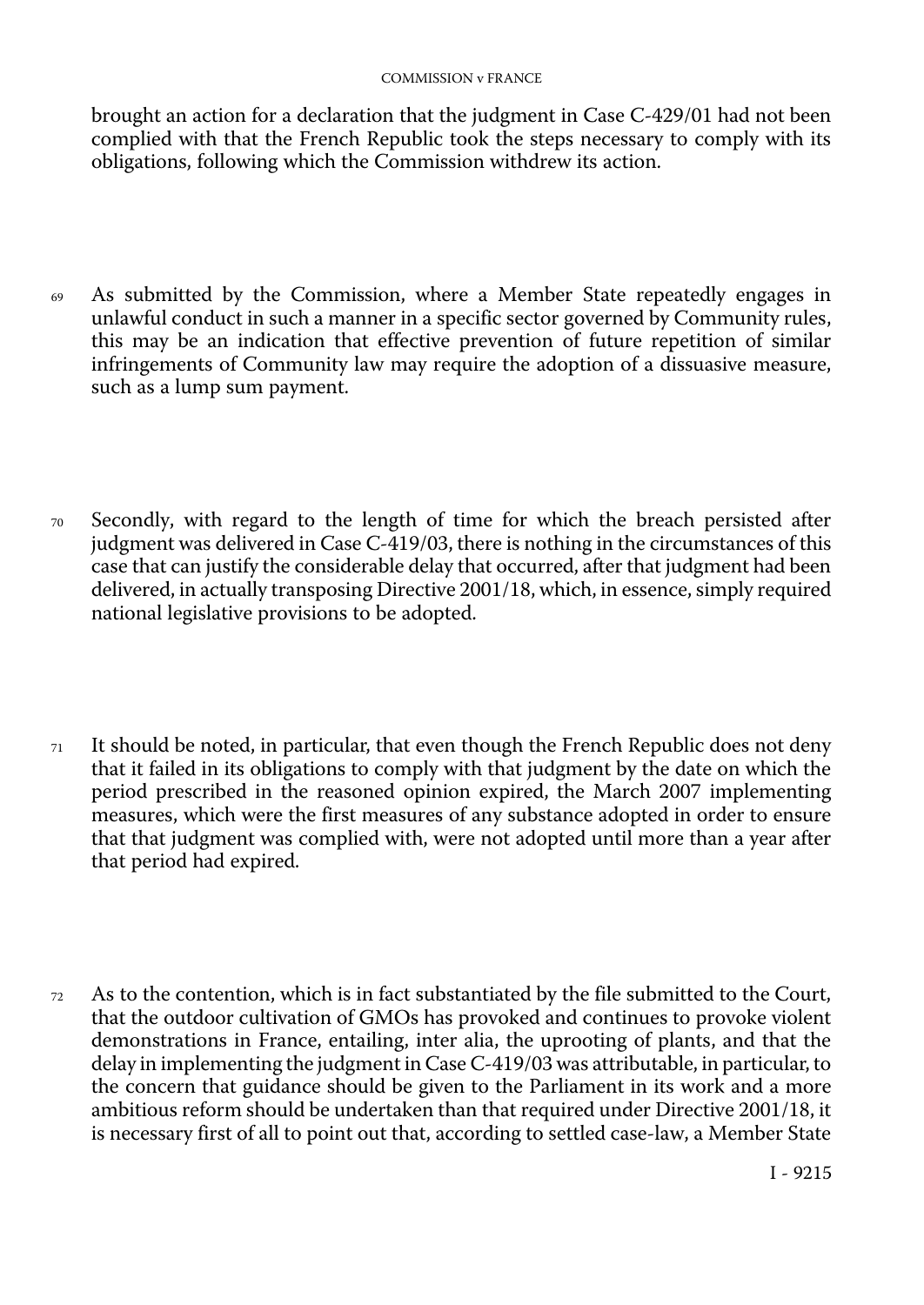cannot plead provisions, practices or situations prevailing in its domestic legal order to justify failure to observe obligations arising under Community law (see, inter alia, *Commission* v *Italy*, paragraph 25). In particular, even on the assumption that the social unrest referred to by the French Republic is in fact attributable in part to the implementation of Community rules, a Member State may not plead difficulties of implementation which emerge at the stage when a Community measure is put into effect, including difficulties relating to opposition on the part of certain individuals, to justify a failure to comply with obligations and time-limits laid down by Community law (see *Commission* v *Greece*, paragraphs 69 and 70).

<sup>73</sup> Thirdly, with regard to the seriousness of the breach, especially in the light of its impact on the public and private interests involved, the objective of Directive 2001/18, as stated in Article 1 thereof, is to approximate the laws, regulations and administrative provisions of the Member States on the placing on the market and deliberate release into the environment of GMOs and to protect human health and the environment.

<sup>74</sup> Moreover, as is apparent from Article 1 and recitals 6 and 8 of the preamble to Directive 2001/18, the rules laid down in that directive are based on the precautionary principle and the principle that preventive action should be taken, which are fundamental principles of environmental protection, as referred to in particular in Article 174(2) EC.

<sup>75</sup> As stated at recitals 4 and 5 in the preamble to Directive 2001/18, living organisms, whether released into the environment in large or small amounts for experimental purposes or as commercial products, may reproduce in the environment and cross national frontiers, thereby affecting other Member States. The effects of such releases on the environment may be irreversible. The protection of human health and the environment also requires that due attention be given to controlling risks from the deliberate release into the environment of GMOs.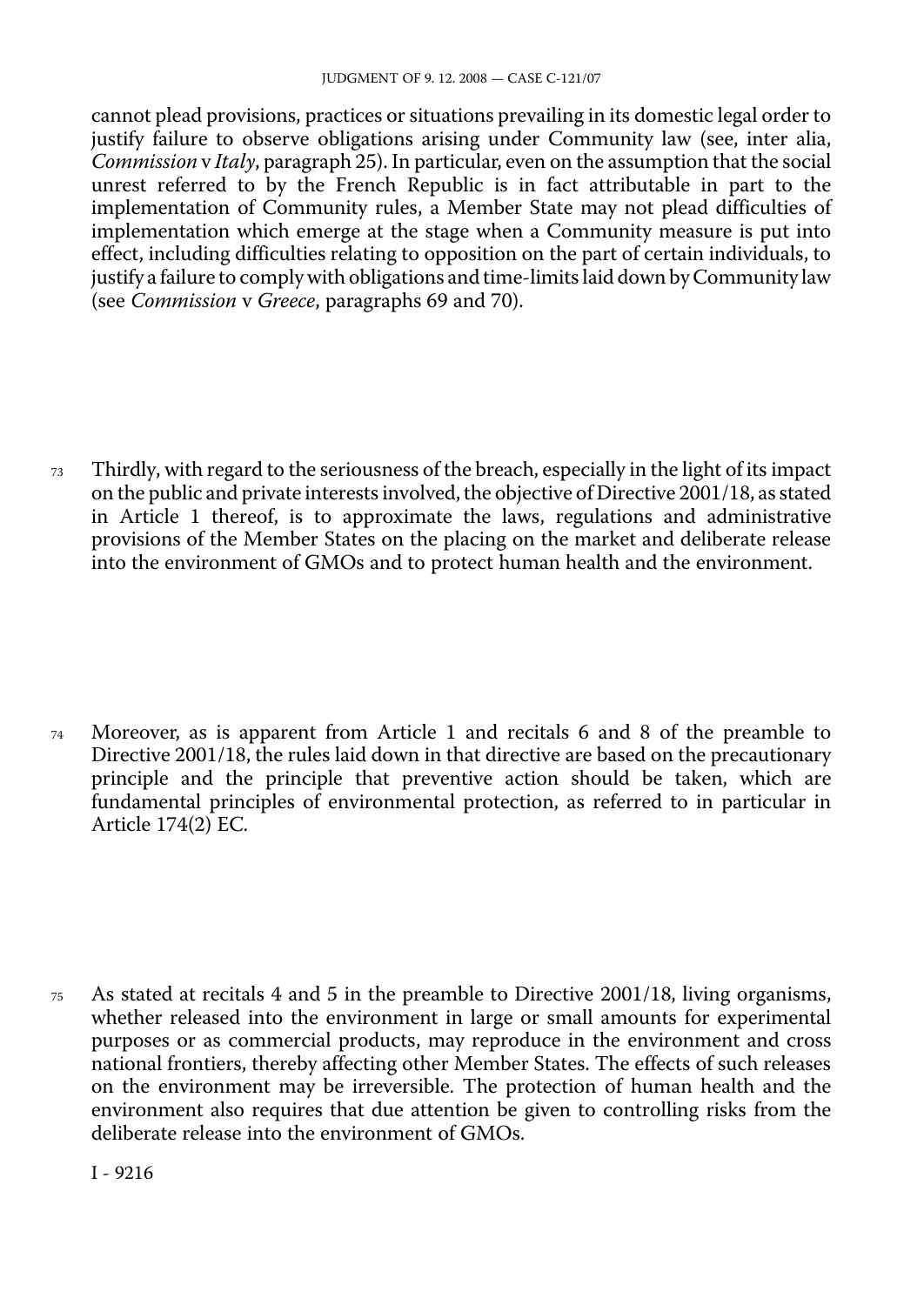76 By approximating national laws, Directive 2001/18, which was adopted on the basis of Article 95 EC, also seeks to facilitate the free movement of GMOs as or in products.

 $77$  As previously stated, where failure to comply with a judgment of the Court is likely to harm the environment and endanger human health, the protection of which is, indeed, one of the Community's environmental policy objectives, as is apparent from Article 174 EC, such a breach is of a particularly serious nature (see, to that effect, *Commission* v *Greece*, paragraph 94, and *Commission* v *Spain*, paragraph 57).

<sup>78</sup> The same applies, in principle, where the free movement of goods continues to be hindered, in breach of Community law, notwithstanding the existence of a judgment of the Court establishing an infringement in that respect.

<sup>79</sup> In this case, even though Directive 2001/18 should have been transposed by 17 October 2002, it has previously been stated that, notwithstanding the fact that judgment was given in Case C-419/03 on 15 July 2004, at the time when the present proceedings were instigated the French Republic had still not taken any significant steps to comply with that judgment and thereby ensure that the primary objectives thus pursued by the Community legislature were fully met.

All the foregoing considerations suffice to justify the imposition of a lump sum payment in this case. 80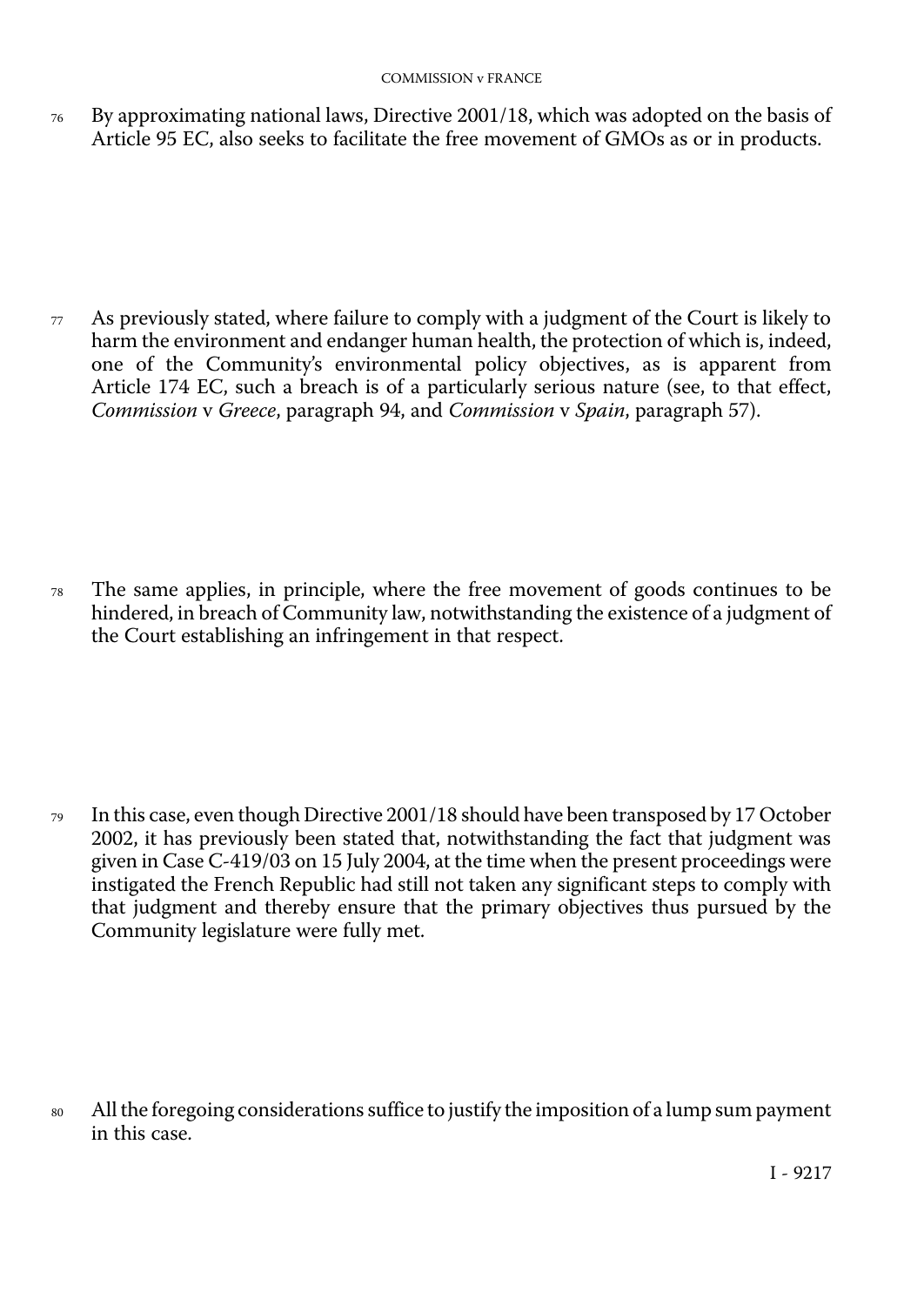81 For the purpose of determining the amount of that lump sum payment, it is appropriate to have regard, in addition to the considerations set out at paragraphs 66 to 79 above, to the following circumstances.

<sup>82</sup> First of all, as is apparent, in particular, from recitals 1 and 3 of the preamble to Directive 2001/18, that provision replaced Directive 90/220, which had a similar purpose, by making a number of improvements to it and at the same time recasting it. Thus, in its judgment in Case C-419/03, the Court found that the French Republic had breached its obligations by failing to transpose Directive 2001/18 only in so far as the obligations imposed upon the Member States by that directive diverge from or go beyond those imposed by Directive 90/220.

<sup>83</sup> In its application in these proceedings, the Commission also pointed out in that regard, by reference to paragraph 5 of the judgment in Case C-419/03, that, considered individually, Articles 1, 2, 4 to 6(1), (3) and (5), 8(1), 10 to 12, 15(1) and (3), 21, 22, 24, 25, 27 to 34 and 36 to 38 of Directive 2001/18 did not call for measures to be taken to comply with that judgment.

<sup>84</sup> It follows in particular from the foregoing that the failure on the part of the French Republic to take any significant steps to transpose Directive 2001/18 until the March 2007 implementing measures were adopted does not present the same degree of seriousness, especially in terms of protecting the environment, human health, the free movement of goods and the public and private interests involved, as that presented by a situation in which Community legislation pursuing objectives as important as those established in that directive had not been implemented at all in the legal order of the Member State concerned, notwithstanding a judgment of the Court finding that the Member State concerned had failed to fulfil its obligations.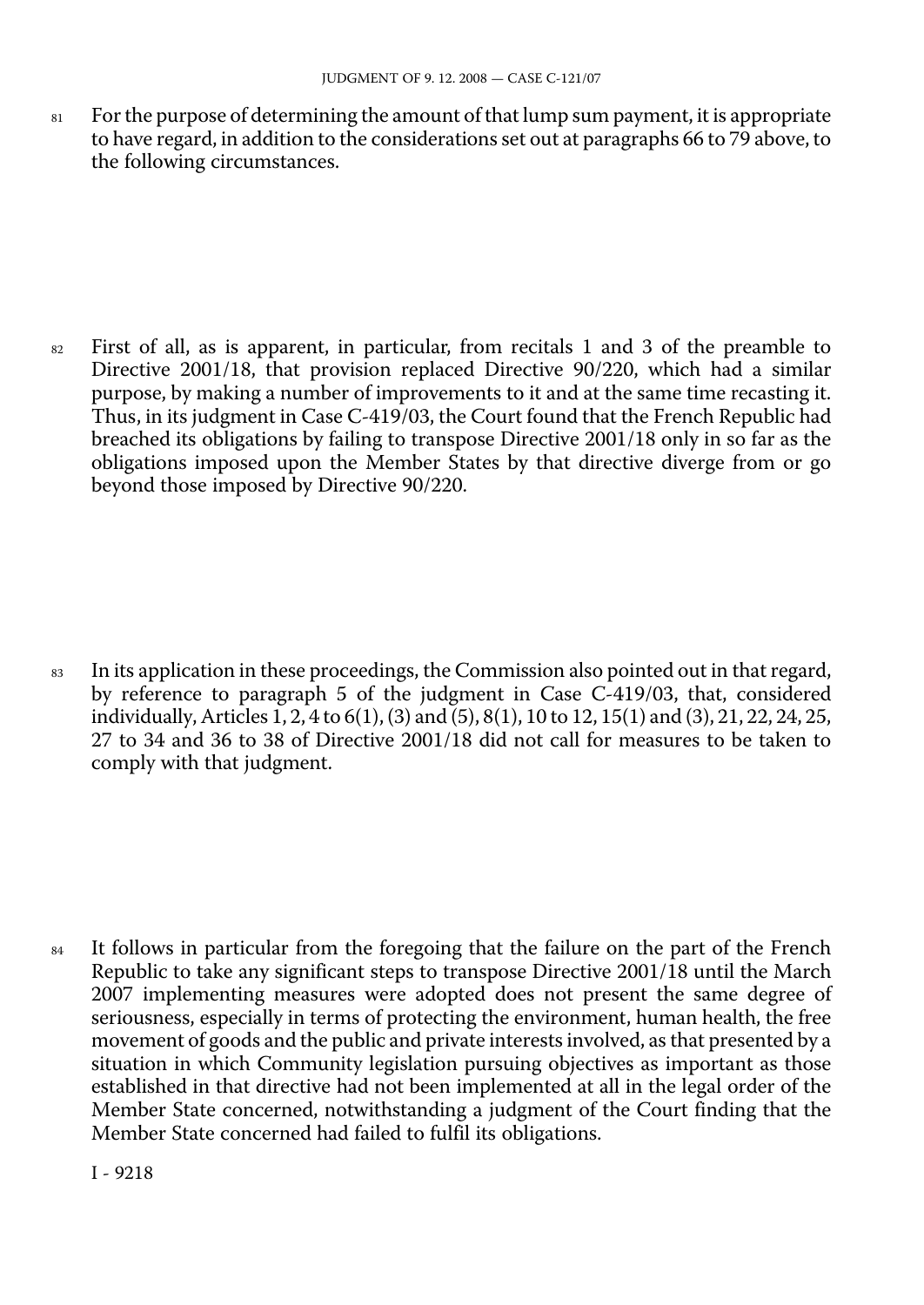85 Secondly, account may be taken, to a certain extent, of the fact that, in spite of their belated nature, the March 2007 implementing measures ensured a far-reaching transposition of Directive 2001/18, only three of its provisions remaining, according to the Commission, improperly transposed until 27 June 2008.

<sup>86</sup> Thirdly, the Court concurs with the view expressed by the Advocate General at point 82 of his Opinion that it is not possible to conclude, on the basis of the circumstances set out at paragraph 72 above and the conduct of the pre-litigation procedure as described in particular at paragraphs 6 to 13 above, that, in addition to failing to fulfil their obligation to comply with the judgment in Case C-419/03, as previously established in this judgment, the French authorities also failed in their duty to cooperate in good faith during the period leading up to their complying with that judgment, as the Commission maintains, or that they adopted deliberate delaying tactics for the sole purpose of avoiding expeditious performance of their obligations in that regard.

<sup>87</sup> In the light of all the foregoing considerations, the circumstances of the case are fairly assessed by setting the amount of the lump sum which the French Republic will have to pay at EUR 10 million.

The French Republic must therefore be ordered to pay to the Commission, into the 'European Community own resources' account, a lump sum of EUR 10 million. 88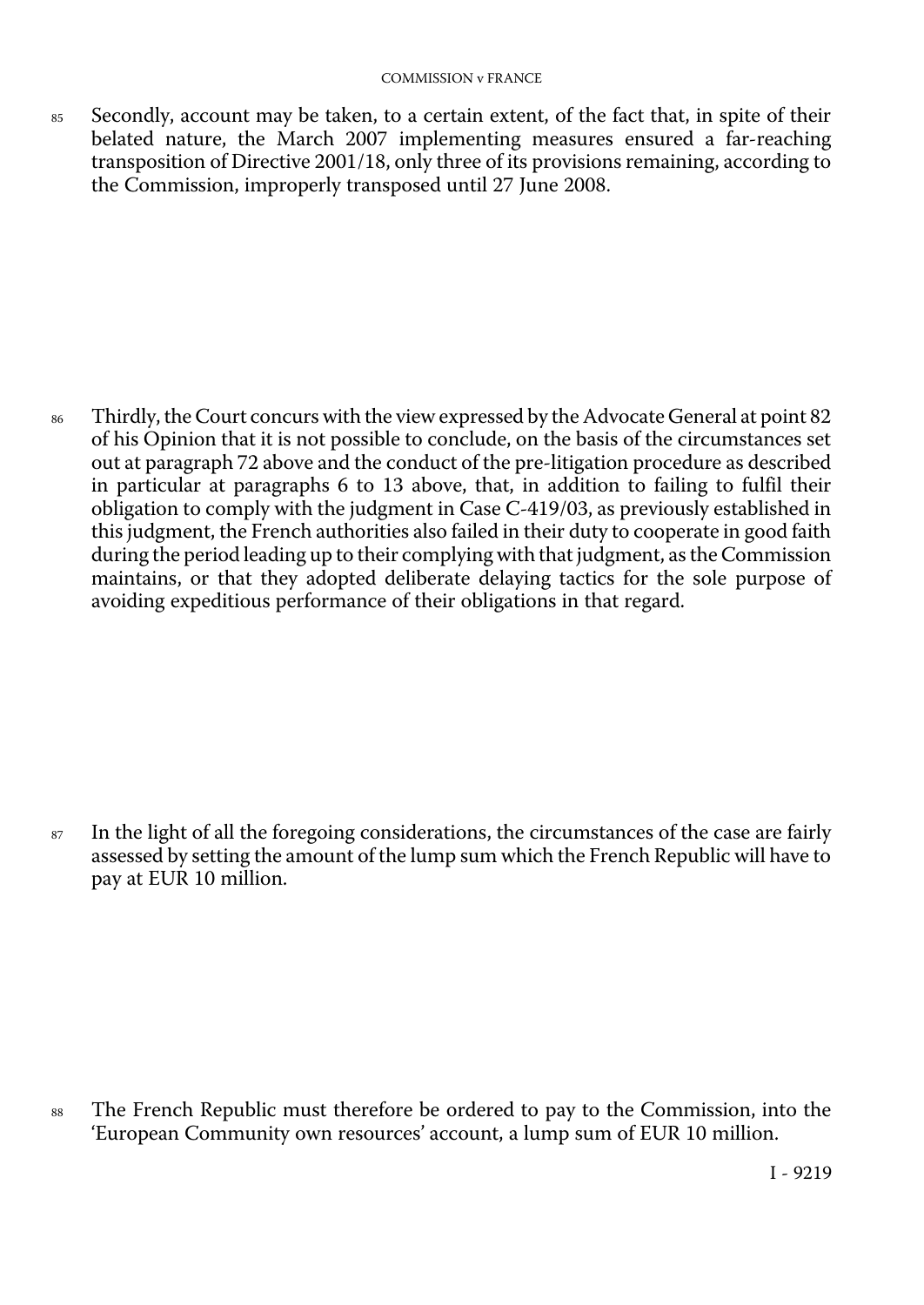#### **Costs**

<sup>89</sup> Under Article 69(2) of the Rules of Procedure, the unsuccessful party is to be ordered to pay the costs if they have been applied for in the successful party's pleadings. Since the Commission applied for costs and the French Republic's failure to fulfil its obligations has been established, the latter must be ordered to pay the costs.

<sup>90</sup> The Czech Republic, which intervened in support of the form of order sought by the French Republic, must bear its own costs, in accordance with the first paragraph of Article 69(4) of the Rules of Procedure.

On those grounds, the Court (Grand Chamber) hereby:

**1. Declares that, by failing to take, by the date on which the deadline imposed in the reasoned opinion expired, all the measures necessary to comply with the judgment of 15 July 2004 in Case C-419/03** *Commission* **v** *France* **concerning its failure to transpose into national law the provisions of Directive 2001/18/EC of the European Parliament and of the Council of 12 March 2001 on the deliberate release into the environment of genetically modified organisms and repealing Council Directive 90/220/EEC, which diverge from or go beyond the provisions of Council Directive 90/220/EEC of 23 April 1990 on the deliberate release into the environment of genetically modified organisms, the French Republic has failed to fulfil its obligations under Article 228(1) EC;**